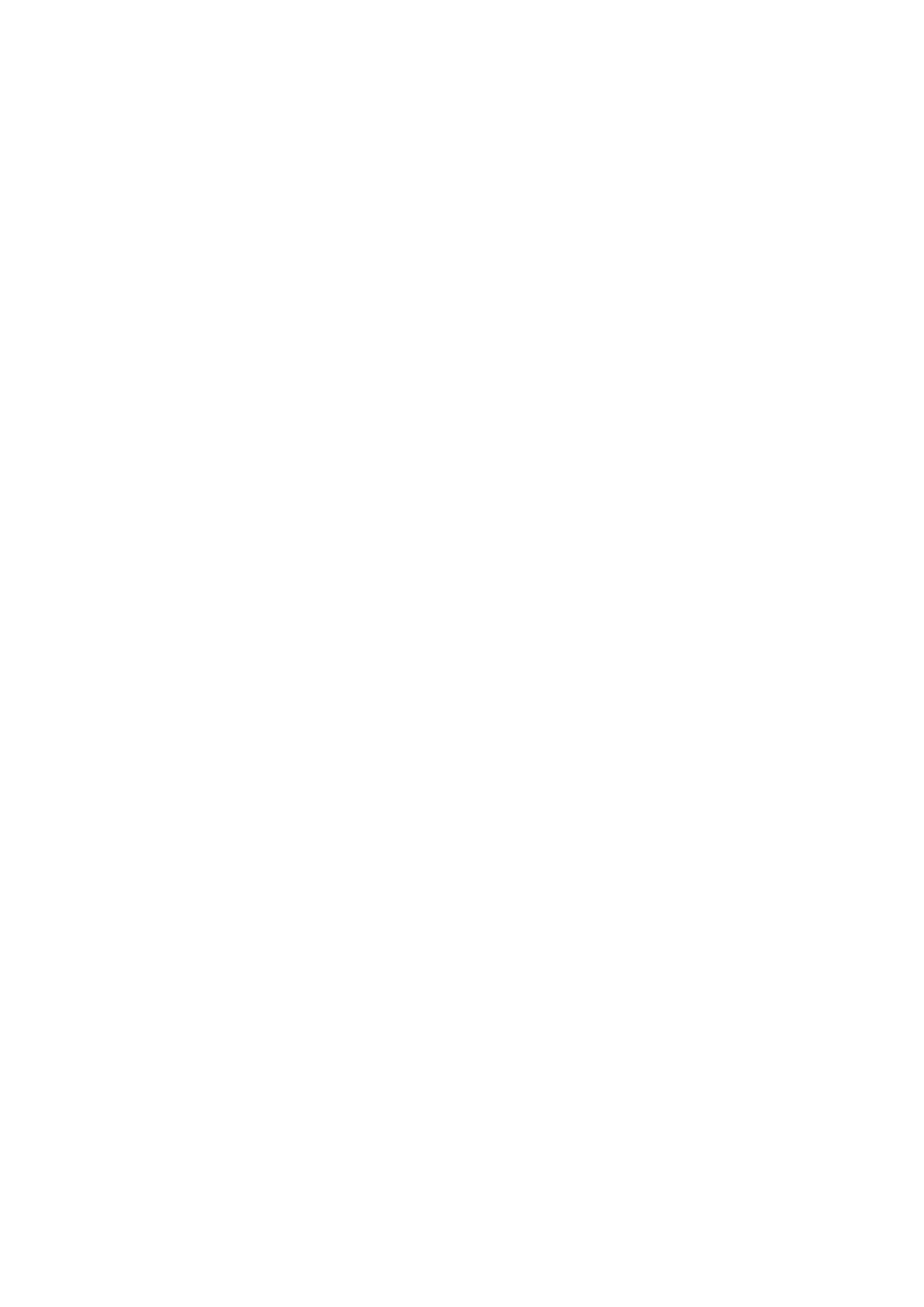## ANNEX

# **PROTOCOL TO ELIMINATE ILLICIT TRADE IN TOBACCO PRODUCTS**

## *Preamble*

*The Parties to this Protocol,* 

*Considering* that on 21 May 2003, the Fifty-sixth World Health Assembly adopted by consensus the WHO Framework Convention on Tobacco Control, which came into force on 27 February 2005;

*Recognizing* that the WHO Framework Convention on Tobacco Control is one of the United Nations' most rapidly ratified treaties and a fundamental tool for attaining the objectives of the World Health Organization;

*Recalling* the Preamble to the Constitution of the World Health Organization, which states that the enjoyment of the highest attainable standard of health as a fundamental right of every human being without distinction of race, religion, political belief, economic or social condition;

*Determined also* to give priority to their right to protect public health;

*Deeply concerned* that the illicit trade in tobacco products is contributing to the spread of the tobacco epidemic, which is a global problem with serious consequences for public health that calls for effective, appropriate and comprehensive domestic and international responses;

*Recognizing further* that illicit trade in tobacco products undermines price and tax measures designed to strengthen tobacco control and thereby increases the accessibility and affordability of tobacco products;

*Seriously concerned* by the adverse effects that the increase in accessibility and affordability of illicitly traded tobacco products has on public health and the well-being, in particular of young people, the poor and other vulnerable groups;

*Seriously concerned* about the disproportionate economic and social implications of illicit trade in tobacco products on developing countries and countries with economies in transition;

*Aware* of the need to develop scientific, technical and institutional capacity to plan and implement appropriate national, regional and international measures to eliminate all forms of illicit trade in tobacco products;

*Acknowledging* that access to resources and relevant technologies is of great importance for enhancing the ability of Parties, particularly in developing countries and countries with economies in transition, to eliminate all forms of illicit trade in tobacco products;

*Acknowledging also* that, although free zones are established to facilitate legal trade, they have been used to facilitate the globalization of illicit trade in tobacco products, both in relation to the illicit transit of smuggled products and in the manufacture of illicit tobacco products;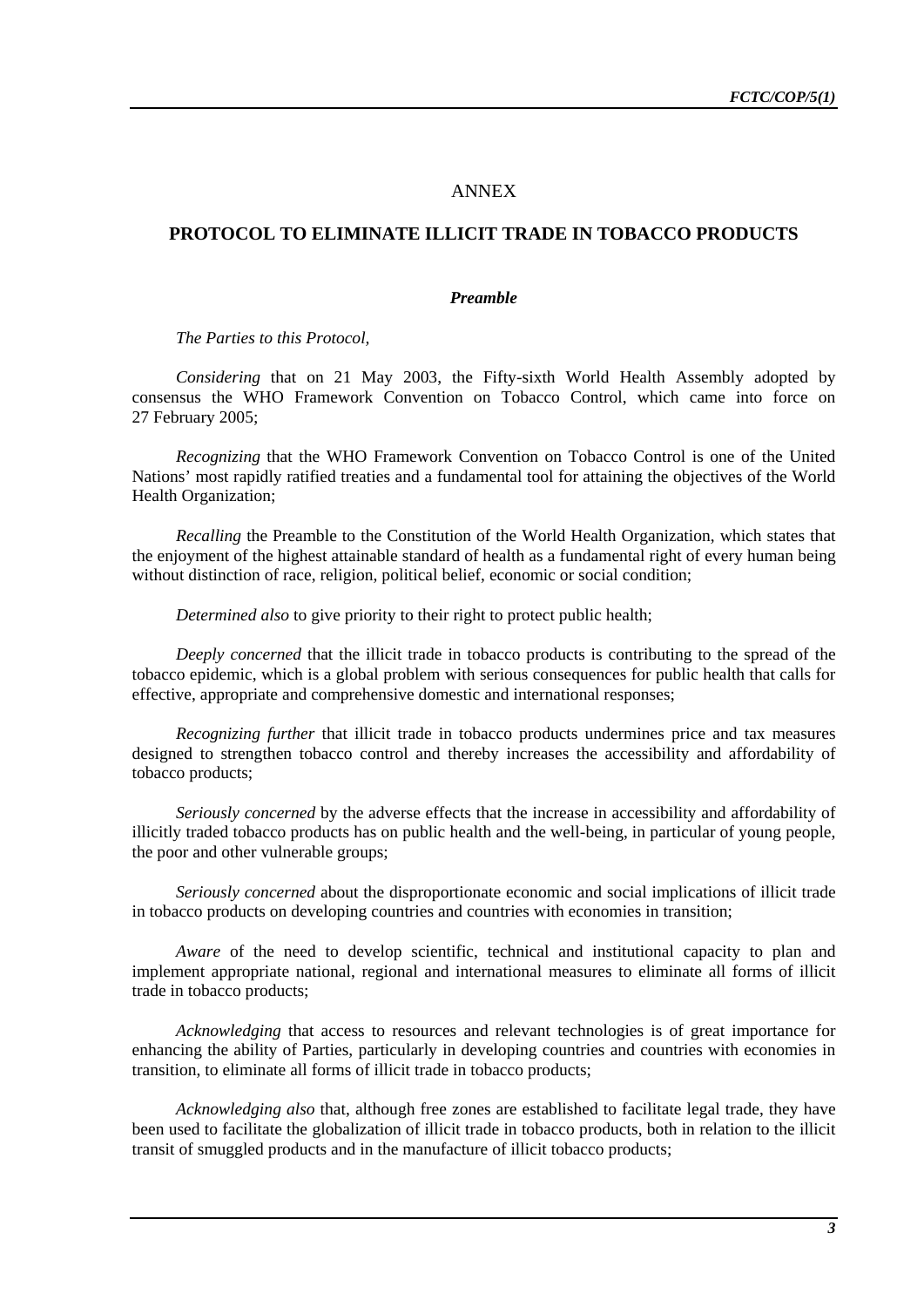*Recognizing also* that illicit trade in tobacco products undermines the economies of Parties and adversely affects their stability and security;

*Also aware* that illicit trade in tobacco products generates financial profits that are used to fund transnational criminal activity, which interferes with government objectives;

*Recognizing* that the illicit trade in tobacco products undermines health objectives, imposes additional strain on health systems and causes losses of revenue to the economies of the Parties;

*Mindful* of Article 5.3 of the WHO Framework Convention on Tobacco Control in which Parties agree that in setting and implementing their public health policies with respect to tobacco control, Parties shall act to protect these policies from commercial and other vested interests of the tobacco industry in accordance with national law;

*Emphasizing* the need to be alert to any efforts by the tobacco industry to undermine or subvert strategies to combat illicit trade in tobacco products and the need to be informed of activities of the tobacco industry that have a negative impact on strategies to combat illicit trade in tobacco products;

*Mindful* of Article 6.2 of the WHO Framework Convention on Tobacco Control, which encourages Parties to prohibit or restrict, as appropriate, sales to and/or importation by international travellers of tax- and duty-free tobacco products;

*Recognizing in addition* that tobacco and tobacco products in international transit and transhipment find a channel for illicit trade;

*Taking into account* that effective action to prevent and combat illicit trade in tobacco products requires a comprehensive international approach to, and close cooperation on, all aspects of illicit trade, including, as appropriate, illicit trade in tobacco, tobacco products and manufacturing equipment;

*Recalling and emphasizing* the importance of other relevant international agreements such as the United Nations Convention against Transnational Organized Crime, the United Nations Convention against Corruption and the United Nations Convention against Illicit Traffic in Narcotic Drugs and Psychotropic Substances and the obligation that Parties to these Conventions have to apply, as appropriate, the relevant provisions of these Conventions to illicit trade in tobacco, tobacco products and manufacturing equipment and *encouraging* those Parties that have not yet become Parties to these agreements to consider doing so;

*Recognizing* the need to build enhanced cooperation between the Convention Secretariat of the WHO Framework Convention on Tobacco Control and the United Nations Office on Drugs and Crime, the World Customs Organization and other bodies, as appropriate;

*Recalling* Article 15 of the WHO Framework Convention on Tobacco Control, in which Parties recognize, inter alia, that the elimination of all forms of illicit trade in tobacco products, including smuggling and illicit manufacturing, is an essential component of tobacco control;

*Considering* that this Protocol does not seek to address issues concerning intellectual property rights; and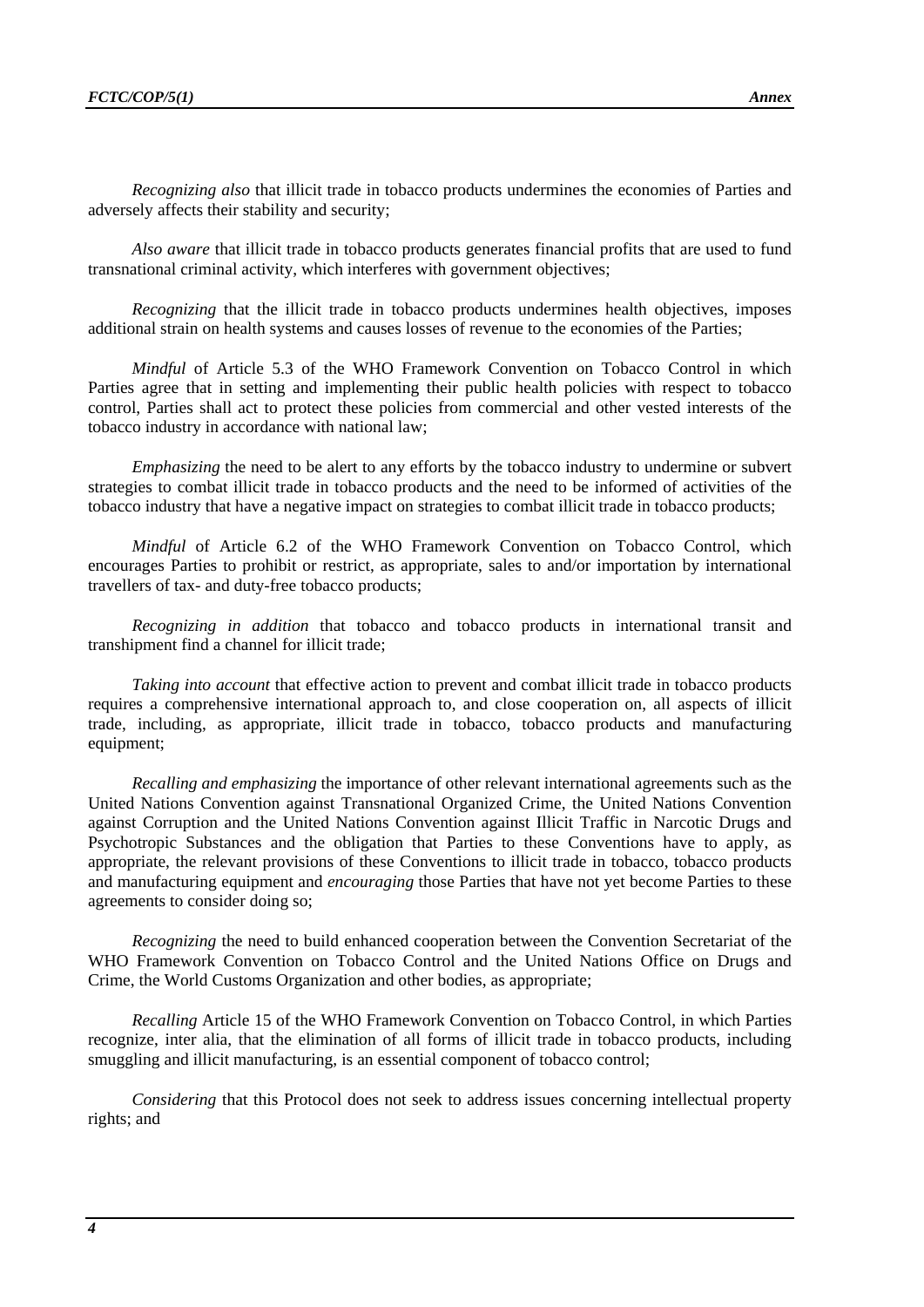-

*Convinced* that supplementing the WHO Framework Convention on Tobacco Control by a comprehensive protocol will be a powerful, effective means to counter illicit trade in tobacco products and its grave consequences,

Hereby agree as follows:

# **PART I: INTRODUCTION**

## *Article 1*

## *Use of terms*

1. "Brokering" means acting as an agent for others, as in negotiating contracts, purchases, or sales in return for a fee or commission.

2. "Cigarette" means a roll of cut tobacco for smoking, enclosed in cigarette paper. This excludes specific regional products such as bidis, ang hoon, or other similar products which can be wrapped in paper or leaves. For the purpose of Article 8, "cigarette" also includes fine cut "roll your own" tobacco for the purposes of making a cigarette.

3. "Confiscation", which includes forfeiture where applicable, means the permanent deprivation of property by order of a court or other competent authority.

4. "Controlled delivery" means the technique of allowing illicit or suspect consignments to pass out of, through or into the territory of one or more States, with the knowledge and under the supervision of their competent authorities, with a view to the investigation of an offence and the identification of persons involved in the commission of the offence.

5. "Free zone" means a part of the territory of a Party where any goods introduced are generally regarded, in so far as import duties and taxes are concerned, as being outside the Customs territory.

6. "Illicit trade" means any practice or conduct prohibited by law and which relates to production, shipment, receipt, possession, distribution, sale or purchase, including any practice or conduct intended to facilitate such activity.

7. "Licence" means permission from a competent authority following submission of the requisite application or other documentation to the competent authority.

8. (a) "Manufacturing equipment" means machinery which is designed, or adapted, to be used solely for the manufacture of tobacco products and is integral to the manufacturing process.<sup>1</sup>

(b) "Any part thereof" in the context of manufacturing equipment means any identifiable part which is unique to manufacturing equipment used in the manufacture of tobacco products.

<sup>&</sup>lt;sup>1</sup> Parties may include reference to the Harmonized Commodity Description and Coding System of the World Customs Organization for this purpose, wherever applicable.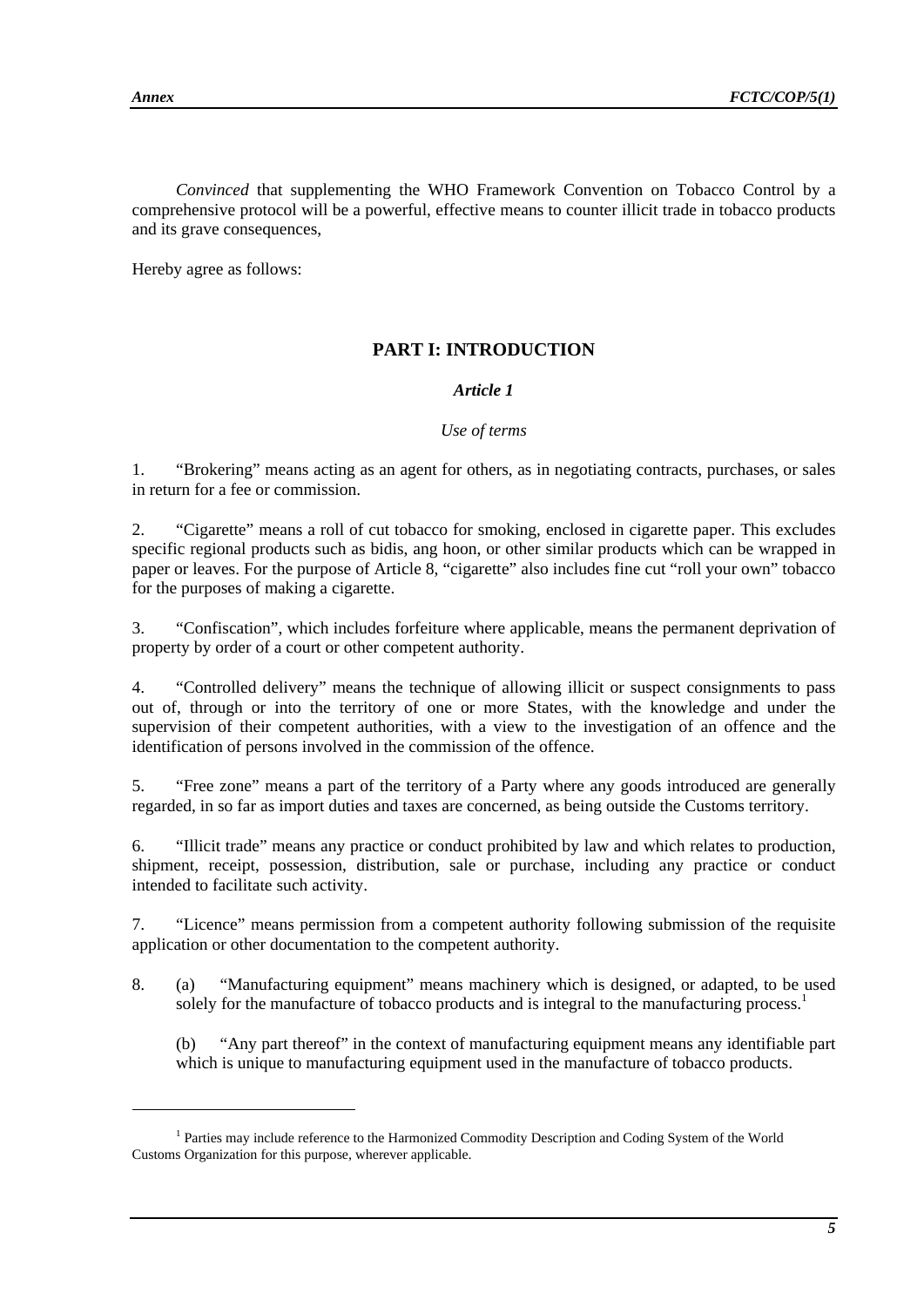9. "Party" means, unless the context indicates otherwise, a Party to this Protocol.

10. "Personal data" means any information relating to an identified or identifiable natural person.

11. "Regional economic integration organization" means an organization that is composed of several sovereign states, and to which its Member States have transferred competence over a range of matters, including the authority to make decisions binding on its Member States in respect of those matters.<sup>1</sup>

12. The "supply chain" covers the manufacture of tobacco products and manufacturing equipment; and import or export of tobacco products and manufacturing equipment; and may be extended, where relevant, to one or more of the following activities when so decided by a Party:

- (a) retailing of tobacco products;
- (b) growing of tobacco, except for traditional small-scale growers, farmers and producers;
- (c) transporting commercial quantities of tobacco products or manufacturing equipment; and
- (d) wholesaling, brokering, warehousing or distribution of tobacco and tobacco products or manufacturing equipment.

13. "Tobacco products" means products entirely or partly made of the leaf tobacco as raw material, which are manufactured to be used for smoking, sucking, chewing or snuffing.

14. "Tracking and tracing" means systematic monitoring and re-creation by competent authorities or any other person acting on their behalf of the route or movement taken by items through the supply chain, as outlined in Article 8.

## *Article 2*

## *Relationship between this Protocol and other agreements and legal instruments*

1. The provisions of the WHO Framework Convention on Tobacco Control that apply to its protocols shall apply to this Protocol.

2. Parties that have entered into the types of agreements mentioned in Article 2 of the WHO Framework Convention on Tobacco Control shall communicate such agreements to the Meeting of the Parties through the Convention Secretariat.

3. Nothing in this Protocol shall affect the rights and obligations of any Party pursuant to any other international convention, treaty or international agreement in force for that Party that it deems to be more conducive to the achievement of the elimination of illicit trade in tobacco products.

4. Nothing in this Protocol shall affect other rights, obligations and responsibilities of Parties under international law, including the United Nations Convention against Transnational Organized Crime.

l

<sup>&</sup>lt;sup>1</sup> Where appropriate, national or domestic will refer equally to regional economic integration organizations.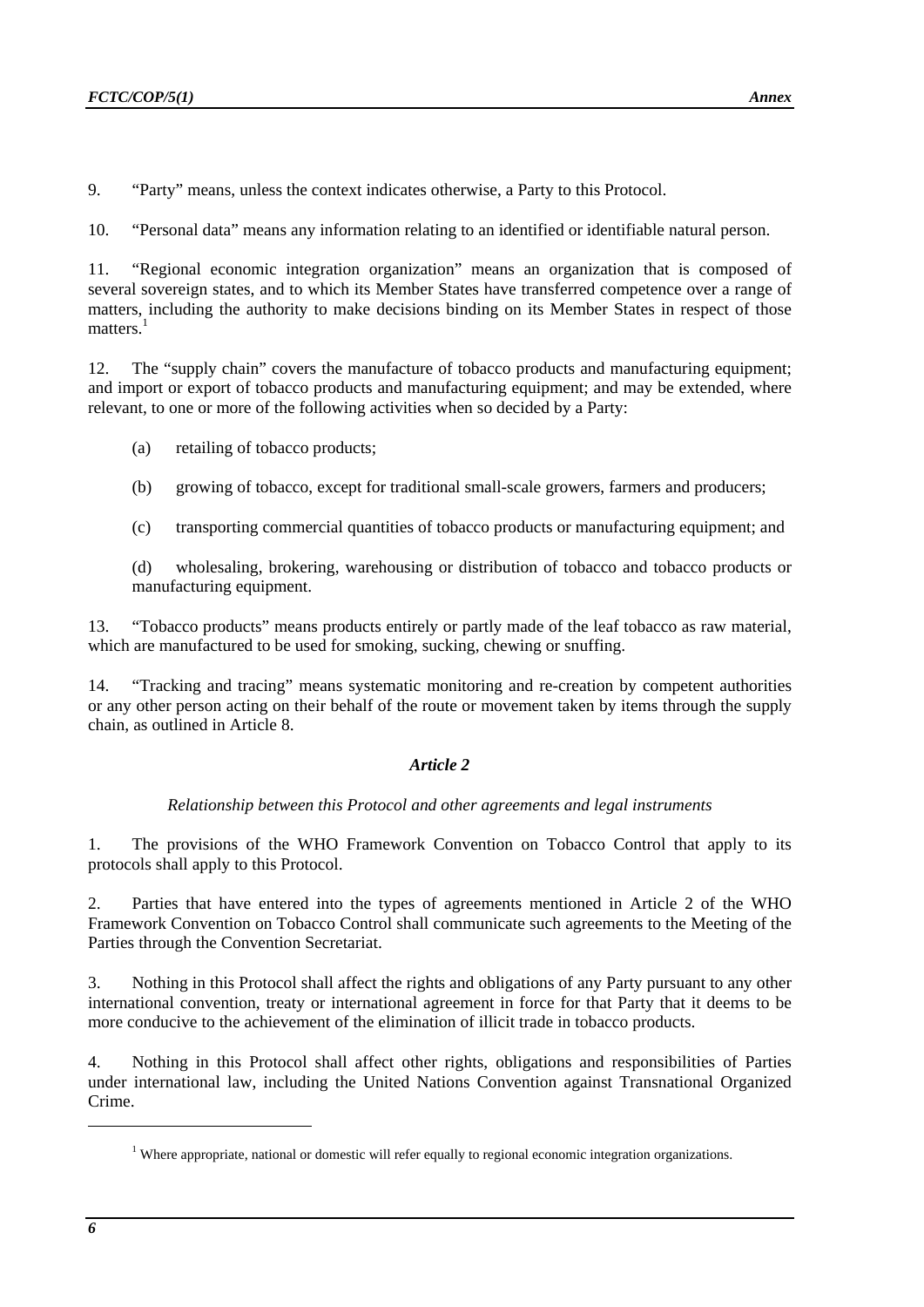-

#### *Article 3*

#### *Objective*

The objective of this Protocol is to eliminate all forms of illicit trade in tobacco products, in accordance with the terms of Article 15 of the WHO Framework Convention on Tobacco Control.

# **PART II: GENERAL OBLIGATIONS**

#### *Article 4*

#### *General obligations*

1. In addition to the provisions of Article 5 of the WHO Framework Convention on Tobacco Control, Parties shall:

(a) adopt and implement effective measures to control or regulate the supply chain of goods covered by this Protocol in order to prevent, deter, detect, investigate and prosecute illicit trade in such goods and shall cooperate with one another to this end;

(b) take any necessary measures in accordance with their national law to increase the effectiveness of their competent authorities and services, including customs and police responsible for preventing, deterring, detecting, investigating, prosecuting and eliminating all forms of illicit trade in goods covered by this Protocol;

(c) adopt effective measures for facilitating or obtaining technical assistance and financial support, capacity building and international cooperation in order to achieve the objectives of this Protocol and ensure the availability to, and secure exchange with, the competent authorities of information to be exchanged under this Protocol;

(d) cooperate closely with one another, consistent with their respective domestic legal and administrative systems, in order to enhance the effectiveness of law enforcement action to combat the unlawful conduct including criminal offences established in accordance with Article 14 of this Protocol;

(e) cooperate and communicate, as appropriate, with relevant regional and international intergovernmental organizations in the secure<sup>1</sup> exchange of information covered by this Protocol in order to promote the effective implementation of this Protocol; and

(f) within the means and resources at their disposal, cooperate to raise financial resources for the effective implementation of this Protocol through bilateral and multilateral funding mechanisms.

<sup>&</sup>lt;sup>1</sup> A secure exchange of information between two parties is resistant to interception and tampering (falsification). In other words, the information exchanged between the two parties cannot be read or modified by a third party.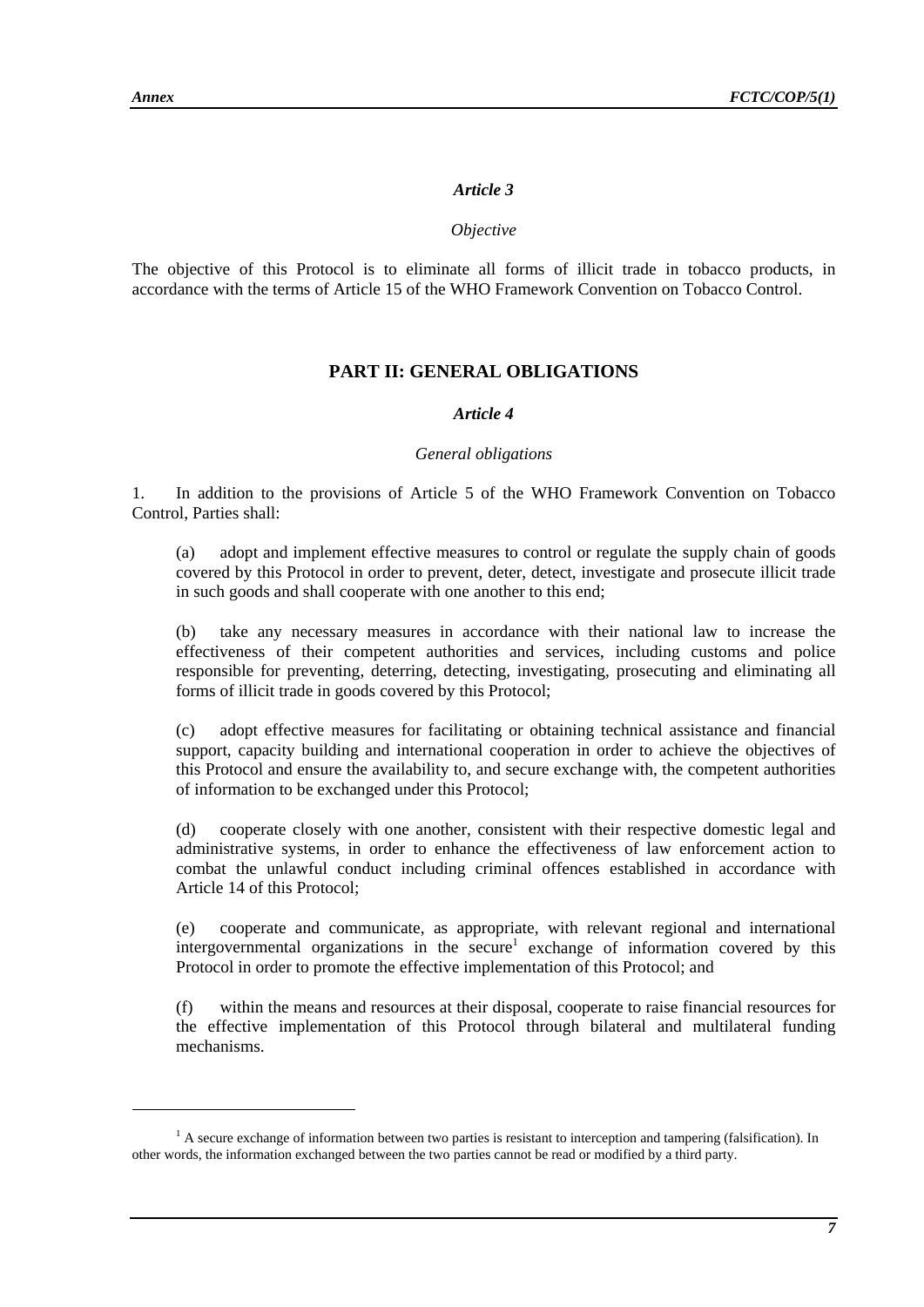2. In implementing their obligations under this Protocol, Parties shall ensure the maximum possible transparency with respect to any interactions they may have with the tobacco industry.

## *Article 5*

#### *Protection of personal data*

Parties shall protect personal data of individuals regardless of nationality or residence, subject to national law, taking into consideration international standards regarding the protection of personal data, when implementing this Protocol.

## **PART III: SUPPLY CHAIN CONTROL**

#### *Article 6*

#### *Licence, equivalent approval or control system*

1. To achieve the objectives of the WHO Framework Convention on Tobacco Control and with a view to eliminating illicit trade in tobacco products and manufacturing equipment, each Party shall prohibit the conduct of any of the following activities by any natural or legal person except pursuant to a licence or equivalent approval (hereafter "licence") granted, or control system implemented, by a competent authority in accordance with national law:

- (a) manufacture of tobacco products and manufacturing equipment; and
- (b) import or export of tobacco products and manufacturing equipment.

2. Each Party shall endeavour to license, to the extent considered appropriate, and when the following activities are not prohibited by national law, any natural or legal person engaged in:

- (a) retailing of tobacco products;
- (b) growing of tobacco, except for traditional small-scale growers, farmers and producers;
- (c) transporting commercial quantities of tobacco products or manufacturing equipment; and

(d) wholesaling, brokering, warehousing or distribution of tobacco and tobacco products or manufacturing equipment.

3. With a view to ensuring an effective licensing system, each Party shall:

(a) establish or designate a competent authority or authorities to issue, renew, suspend, revoke and/or cancel licences, subject to the provisions of this Protocol, and in accordance with its national law, to conduct the activities specified in paragraph 1;

(b) require that each application for a licence contains all the requisite information about the applicant, which should include, where applicable: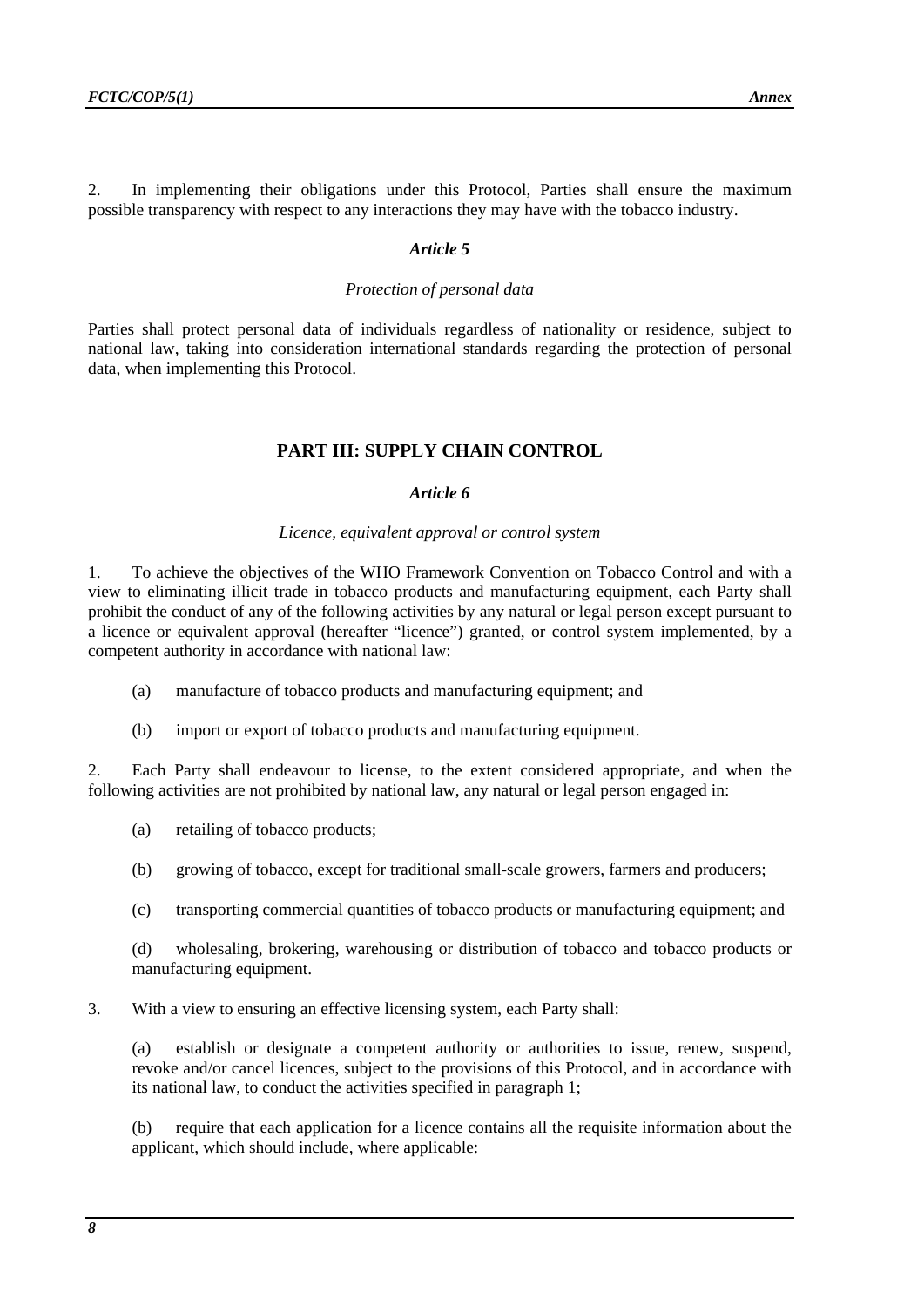(i) where the applicant is a natural person, information regarding his or her identity, including full name, trade name, business registration number (if any), applicable tax registration numbers (if any) and any other information to allow identification to take place;

(ii) when the applicant is a legal person, information regarding its identity, including full legal name, trade name, business registration number, date and place of incorporation, location of corporate headquarters and principal place of business, applicable tax registration numbers, copies of articles of incorporation or equivalent documents, its corporate affiliates, names of its directors and of any designated legal representatives, including any other information to allow identification to take place;

(iii) precise business location of the manufacturing unit(s), warehouse location and production capacity of the business run by the applicant;

(iv) details of the tobacco products and manufacturing equipment covered by the application, such as product description, name, registered trade mark if any, design, brand, model or make and serial number of the manufacturing equipment;

(v) description of where manufacturing equipment will be installed and used;

(vi) documentation or a declaration regarding any criminal records;

(vii) complete identification of the bank accounts intended to be used in the relevant transactions and other relevant payment details; and

(viii) a description of the intended use and intended market of sale of the tobacco products, with particular attention to ensuring that tobacco product production or supply is commensurate with reasonably anticipated demand;

(c) monitor and collect, where applicable, any licence fees that may be levied and consider using them in effective administration and enforcement of the licensing system or for public health or any other related activity in accordance with national law;

(d) take appropriate measures to prevent, detect and investigate any irregular or fraudulent practices in the operation of the licensing system;

(e) undertake measures such as periodic review, renewal, inspection or audit of licences where appropriate;

(f) establish, where appropriate, a time frame for expiration of licences and subsequent requisite reapplication or updating of application information;

(g) oblige any licensed natural or legal person to inform the competent authority in advance of any change of location of their business or any significant change in information relevant to the activities as licensed;

(h) oblige any licensed natural or legal person to inform the competent authority, for appropriate action, of any acquisition or disposal of manufacturing equipment; and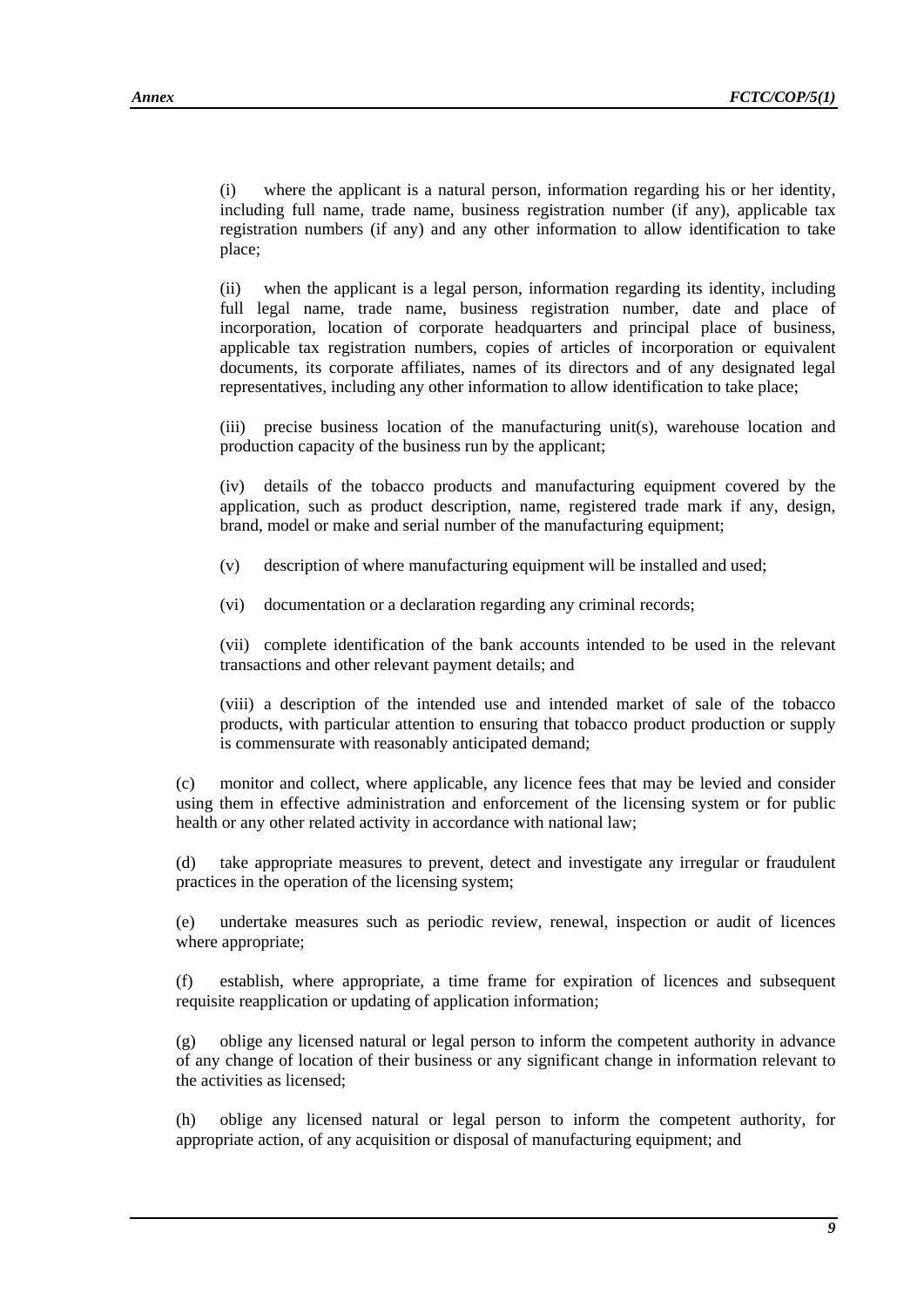(i) ensure that the destruction of any such manufacturing equipment or any part thereof, shall take place under the supervision of the competent authority.

4. Each Party shall ensure that no licence shall be assigned and/or transferred without receipt from the proposed licensee of the appropriate information contained in paragraph 3, and without prior approval from the competent authority.

5. Five years following the entry into force of this Protocol, the Meeting of the Parties shall ensure at its next session that evidence-based research is conducted to ascertain whether any key inputs exist that are essential to the manufacture of tobacco products, are identifiable and can be subject to an effective control mechanism. On the basis of such research, the Meeting of the Parties shall consider appropriate action.

#### *Article 7*

#### *Due diligence*

1. Each Party shall require, consistent with its national law and the objectives of the WHO Framework Convention on Tobacco Control, that all natural and legal persons engaged in the supply chain of tobacco, tobacco products and manufacturing equipment:

(a) conduct due diligence before the commencement of and during the course of, a business relationship;

(b) monitor the sales to their customers to ensure that the quantities are commensurate with the demand for such products within the intended market of sale or use; and

(c) report to the competent authorities any evidence that the customer is engaged in activities in contravention of its obligations arising from this Protocol.

2. Due diligence pursuant to paragraph 1 shall, as appropriate, consistent with its national law and the objectives of the WHO Framework Convention on Tobacco Control, include, inter alia, requirements for customer identification, such as obtaining and updating information relating to the following:

(a) establishing that the natural or legal person holds a licence in accordance with Article 6;

(b) when the customer is a natural person, information regarding his or her identity, including full name, trade name, business registration number (if any), applicable tax registration numbers (if any) and verification of his or her official identification;

(c) when the customer is a legal person, information regarding its identity, including full name, trade name, business registration number, date and place of incorporation, location of corporate headquarters and principal place of business, applicable tax registration numbers, copies of articles of incorporation or equivalent documents, its corporate affiliates, names of its directors and any designated legal representatives, including the representatives' names and verification of their official identification;

(d) a description of the intended use and intended market of sale of tobacco, tobacco products or manufacturing equipment; and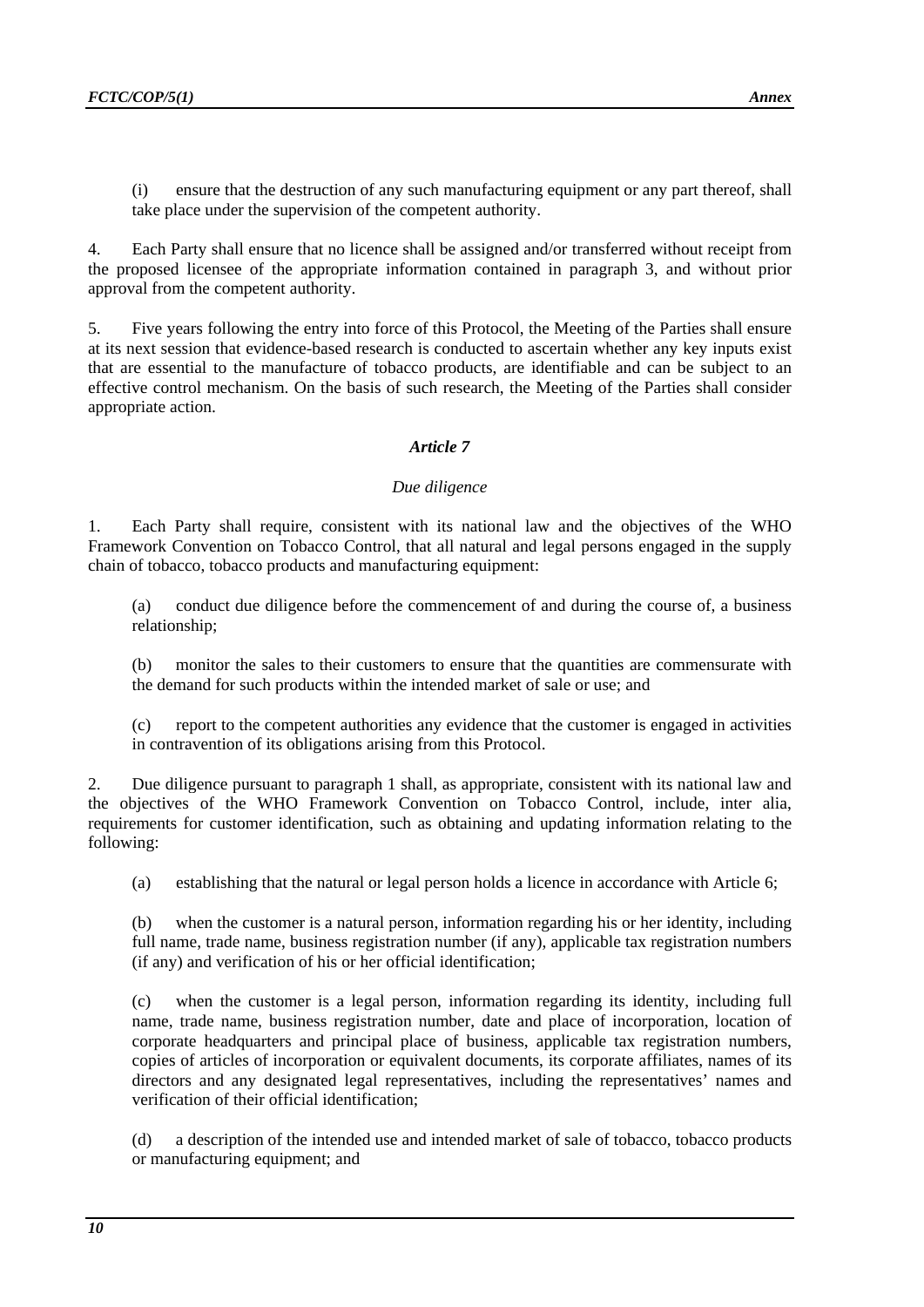(e) a description of the location where manufacturing equipment will be installed and used.

3. Due diligence pursuant to paragraph 1 may include requirements for customer identification, such as obtaining and updating information relating to the following:

- (a) documentation or a declaration regarding any criminal records; and
- (b) identification of the bank accounts intended to be used in transactions.

4. Each Party shall, on the basis of the information reported in paragraph 1(c), take all necessary measures to ensure compliance with the obligations arising from this Protocol, which may include the designation of a customer within the jurisdiction of the Party to become a blocked customer as defined by national law.

## *Article 8*

## *Tracking and tracing*

1. For the purposes of further securing the supply chain and to assist in the investigation of illicit trade in tobacco products, the Parties agree to establish within five years of entry into force of this Protocol a global tracking and tracing regime, comprising national and/or regional tracking and tracing systems and a global information sharing focal point located at the Convention Secretariat of the WHO Framework Convention on Tobacco Control and accessible to all Parties, enabling Parties to make enquiries and receive relevant information.

2. Each Party shall establish, in accordance with this Article, a tracking and tracing system, controlled by the Party for all tobacco products that are manufactured in or imported onto its territory taking into account their own national or regional specific needs and available best practice.

3. With a view to enabling effective tracking and tracing, each Party shall require that unique, secure and non-removable identification markings (hereafter called unique identification markings), such as codes or stamps, are affixed to or form part of all unit packets and packages and any outside packaging of cigarettes within a period of five years and other tobacco products within a period of ten years of entry into force of this Protocol for that Party.

4.1 Each Party shall, for purposes of paragraph 3, as part of the global tracking and tracing regime, require that the following information be available, either directly or accessible by means of a link, to assist Parties in determining the origin of tobacco products, the point of diversion where applicable, and to monitor and control the movement of tobacco products and their legal status:

- (a) date and location of manufacture;
- (b) manufacturing facility;
- (c) machine used to manufacture tobacco products;
- (d) production shift or time of manufacture;

(e) the name, invoice, order number and payment records of the first customer who is not affiliated with the manufacturer;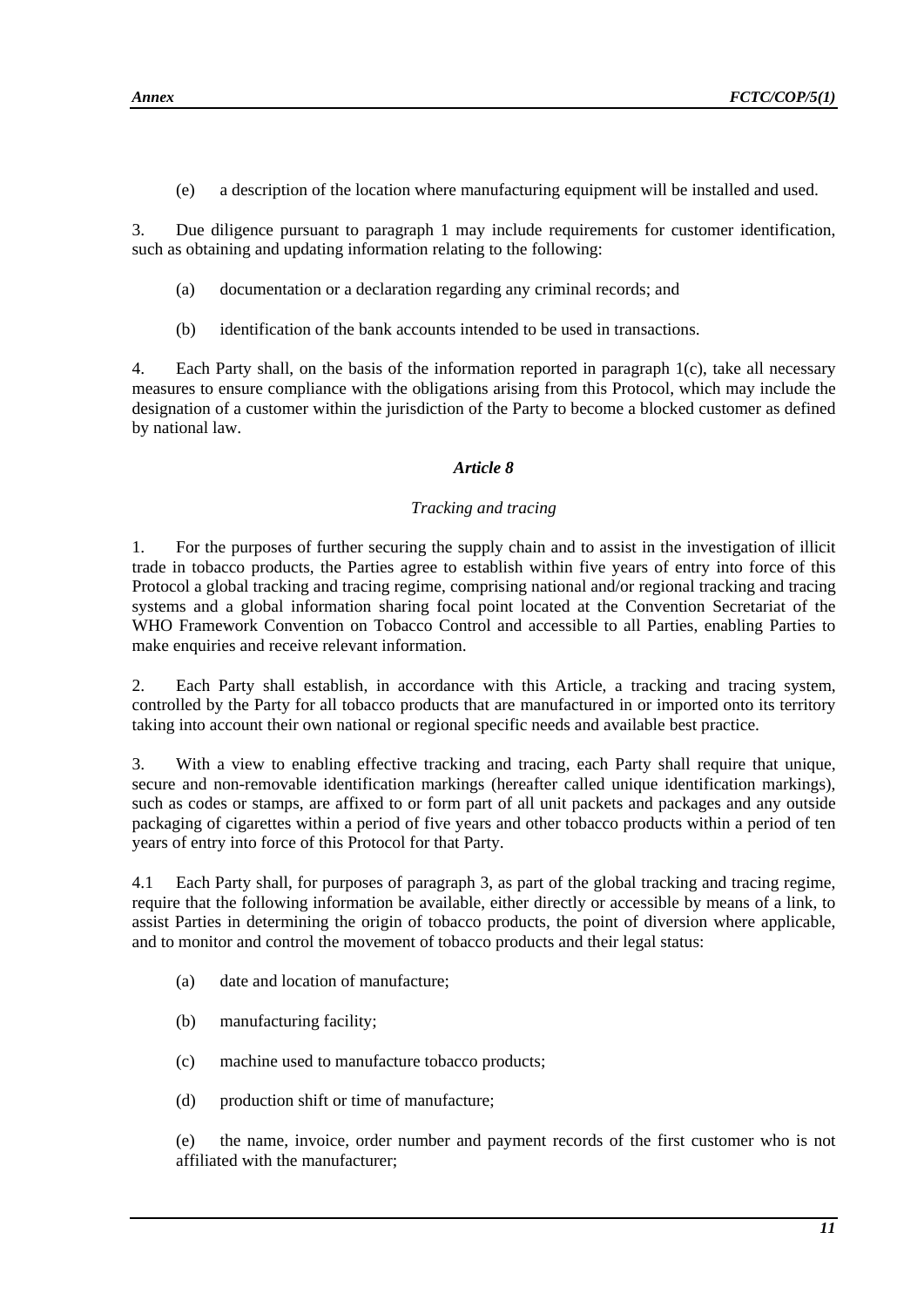(f) the intended market of retail sale;

(g) product description;

(h) any warehousing and shipping;

(i) the identity of any known subsequent purchaser; and

(j) the intended shipment route, the shipment date, shipment destination, point of departure and consignee.

4.2 The information in subparagraphs (a), (b), (g) and where available (f), shall form part of the unique identification markings.

4.3 Where the information in subparagraph (f) is not available at the time of marking, Parties shall require the inclusion of such information in accordance with Article 15.2(a) of the WHO Framework Convention on Tobacco Control.

5. Each Party shall require, within the time limits specified in this Article, that the information set out in paragraph 4 is recorded, at the time of production, or at the time of first shipment by any manufacturer or at the time of import onto its territory.

6. Each Party shall ensure that the information recorded under paragraph 5 is accessible by that Party by means of a link with the unique identification markings required under paragraphs 3 and 4.

7. Each Party shall ensure that the information recorded in accordance with paragraph 5, as well as the unique identification markings rendering such information accessible in accordance with paragraph 6 shall be included in a format established or authorized by the Party and its competent authorities.

8. Each Party shall ensure that the information recorded under paragraph 5 is accessible to the global information sharing focal point on request, subject to paragraph 9, through a standard electronic secure interface with its national and/or regional central point. The global information sharing focal point shall compile a list of the competent authorities of Parties and make the list available to all **Parties** 

9. Each Party or the competent authority shall:

(a) have access to the information outlined in paragraph 4 in a timely manner by making a query to the global information sharing focal point;

(b) request such information only where it is necessary for the purpose of detection or investigation of illicit trade in tobacco products;

(c) not unreasonably withhold information;

(d) answer the information requests in relation to paragraph 4, in accordance with its national law; and

(e) protect and treat as confidential, as mutually agreed, any information that is exchanged.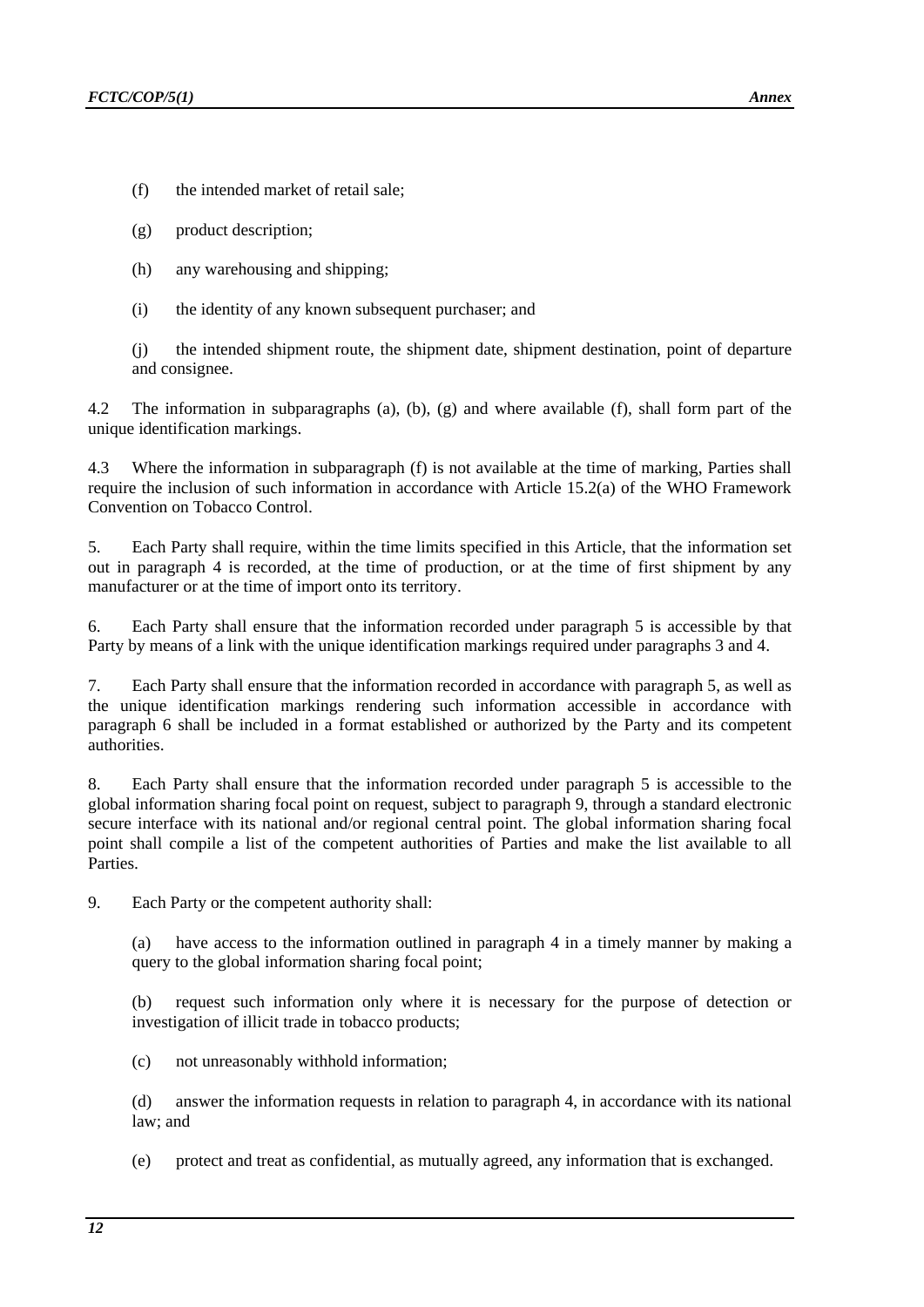10. Each Party shall require the further development and expansion of the scope of the applicable tracking and tracing system up to the point that all duties, relevant taxes, and where appropriate, other obligations have been discharged at the point of manufacture, import or release from customs or excise control.

11. Parties shall cooperate with each other and with competent international organizations, as mutually agreed, in sharing and developing best practices for tracking and tracing systems including:

(a) facilitation of the development, transfer and acquisition of improved tracking and tracing technology, including knowledge, skills, capacity and expertise;

(b) support for training and capacity-building programmes for Parties that express such a need; and

(c) further development of the technology to mark and scan unit packets and packages of tobacco products to make accessible the information listed in paragraph 4.

12. Obligations assigned to a Party shall not be performed by or delegated to the tobacco industry.

13. Each Party shall ensure that its competent authorities, in participating in the tracking and tracing regime, interact with the tobacco industry and those representing the interests of the tobacco industry only to the extent strictly necessary in the implementation of this Article.

14. Each Party may require the tobacco industry to bear any costs associated with that Party's obligations under this Article.

## *Article 9*

## *Record-keeping*

1. Each Party shall require, as appropriate, that all natural and legal persons engaged in the supply chain of tobacco, tobacco products and manufacturing equipment maintain complete and accurate records of all relevant transactions. Such records must allow for the full accountability of materials used in the production of their tobacco products.

2. Each Party shall, as appropriate, require persons licensed in accordance with Article 6 to provide, on request, the following information to the competent authorities:

(a) general information on market volumes, trends, forecasts and other relevant information; and

(b) the quantities of tobacco products and manufacturing equipment in the licensee's possession, custody or control kept in stock, in tax and customs warehouses under the regime of transit or transhipment or duty suspension as of the date of the request.

3. With respect to tobacco products and manufacturing equipment sold or manufactured on the territory of the Party for export, or subject to duty-suspended movement in transit or transhipment on the territory of the Party, each Party shall, as appropriate, require that persons licensed in accordance with Article 6, provide, on request, to the competent authorities in the country of departure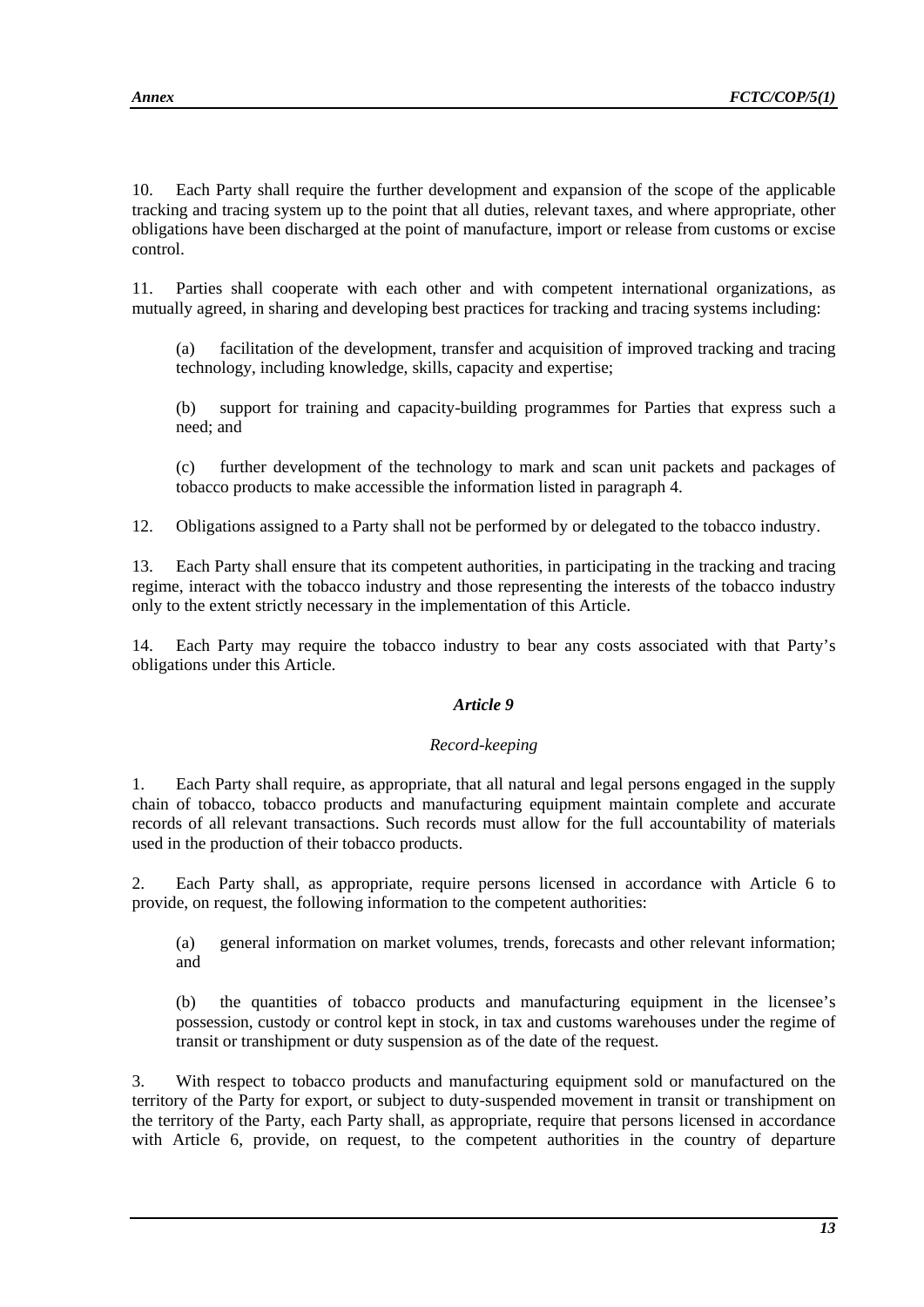(electronically, where the infrastructure exists) at the time of departure from their control with the following information:

- (a) the date of shipment from the last point of physical control of the products;
- (b) the details concerning the products shipped (including brand, amount, warehouse);
- (c) the intended shipping routes and destination;
- (d) the identity of the natural or legal person(s) to whom the products are being shipped;
- (e) the mode of transportation, including the identity of the transporter;
- (f) the expected date of arrival of the shipment at the intended shipping destination; and
- (g) intended market of retail sale or use.

4. If feasible, each Party shall require that retailers and tobacco growers, except for traditional growers working on a non-commercial basis, maintain complete and accurate records of all relevant transactions in which they engage, in accordance with its national law.

5. For the purposes of implementing paragraph 1, each Party shall adopt effective legislative, executive, administrative or other measures to require that all records are:

- (a) maintained for a period of at least four years;
- (b) made available to the competent authorities; and
- (c) maintained in a format, as required by the competent authorities.

6. Each Party shall, as appropriate and subject to national law, establish a system for sharing details contained in all records kept in accordance with this Article with other Parties.

7. Parties shall endeavour to cooperate, with each other and with competent international organizations, in progressively sharing and developing improved systems for record-keeping.

## *Article 10*

## *Security and preventive measures*

1. Each Party shall, where appropriate, consistent with its national law and the objectives of the WHO Framework Convention on Tobacco Control, require that all natural and legal persons subject to Article 6 take the necessary measures to prevent the diversion of tobacco products into illicit trade channels, including, inter alia:

- (a) reporting to the competent authorities:
	- (i) the cross-border transfer of cash in amounts stipulated in national law or of crossborder payments in kind; and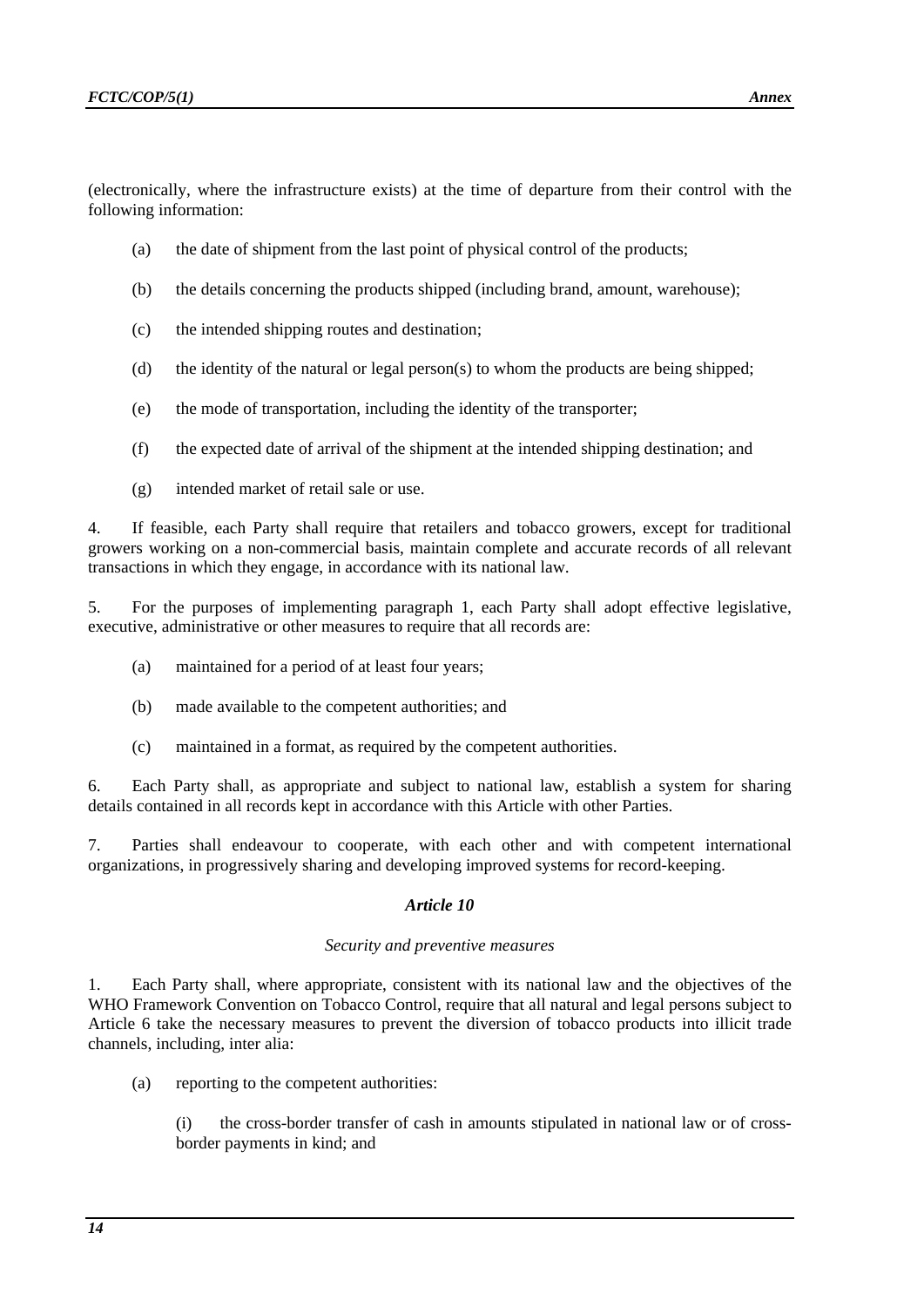(ii) all "suspicious transactions"; and

(b) supplying tobacco products or manufacturing equipment only in amounts commensurate with the demand for such products within the intended market of retail sale or use.

2. Each Party shall, where appropriate, consistent with its national law and the objectives of the WHO Framework Convention on Tobacco Control, require that payments for transactions carried out by natural or legal persons subject to Article 6 be allowed only in the currency and in the same amount as the invoice, and only through legal modes of payment from financial institutions located on the territory of the intended market and shall not be operated through any other alternative remittance system.

3. A Party may require that payments carried out by natural or legal persons subject to Article 6 for materials used for the manufacture of tobacco products in its jurisdiction be allowed only in the currency and in the same amount as the invoice, and only through legal modes of payment from financial institutions located on the territory of the intended market and shall not be operated through any other alternative remittance system.

4. Each Party shall ensure that any contravention of the requirements of this Article is subject to appropriate criminal, civil or administrative procedures and effective, proportionate and dissuasive sanctions including, as appropriate, suspension or cancellation of a licence.

# *Article 11*

## *Sale by Internet, telecommunication or any other evolving technology*

1. Each Party shall require that all legal and natural persons engaged in any transaction with regard to tobacco products through Internet-, telecommunication- or any other evolving technology-based modes of sale comply with all relevant obligations covered by this Protocol.

2. Each Party shall consider banning retail sales of tobacco products through Internet-, telecommunication- or any other evolving technology-based modes of sale.

## *Article 12*

## *Free zones and international transit*

1. Each Party shall, within three years of the entry into force of this Protocol for that Party, implement effective controls on all manufacturing of, and transactions in, tobacco and tobacco products, in free zones, by use of all relevant measures as provided in this Protocol.

2. In addition, the intermingling of tobacco products with non-tobacco products in a single container or any other such similar transportation unit at the time of removal from free zones shall be prohibited.

3. Each Party shall, in accordance with national law, adopt and apply control and verification measures to the international transit or transhipment, within its territory, of tobacco products and manufacturing equipment in conformity with the provisions of this Protocol in order to prevent illicit trade in such products.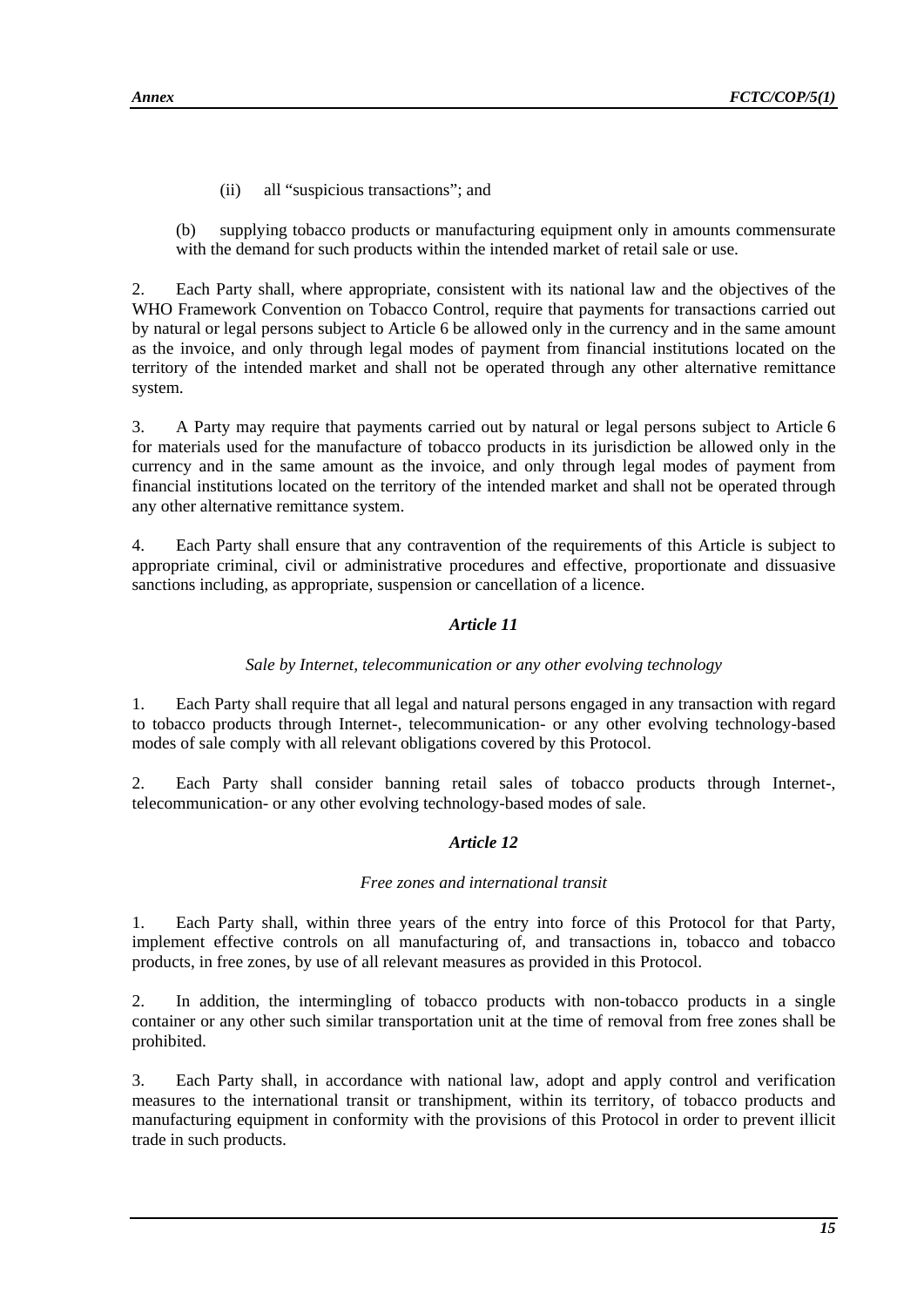#### *Duty free sales*

1. Each Party shall implement effective measures to subject any duty free sales to all relevant provisions of this Protocol, taking into consideration Article 6 of the WHO Framework Convention on Tobacco Control.

2. No later than five years following the entry into force of this Protocol, the Meeting of the Parties shall ensure at its next session that evidence-based research is conducted to ascertain the extent of illicit trade in tobacco products related to duty free sales of such products. On the basis of such research, the Meeting of the Parties shall consider appropriate further action.

## **PART IV: OFFENCES**

#### *Article 14*

#### *Unlawful conduct including criminal offences*

1. Each Party shall adopt, subject to the basic principles of its domestic law, such legislative and other measures as may be necessary to establish all of the following conduct as unlawful under its domestic law:

(a) manufacturing, wholesaling, brokering, selling, transporting, distributing, storing, shipping, importing or exporting tobacco, tobacco products or manufacturing equipment contrary to the provisions of this Protocol;

(b) (i) manufacturing, wholesaling, brokering, selling, transporting, distributing, storing, shipping, importing or exporting tobacco, tobacco products or manufacturing equipment without the payment of applicable duties, taxes and other levies or without bearing applicable fiscal stamps, unique identification markings, or any other required markings or labels;

(ii) any other acts of smuggling or attempted smuggling of tobacco, tobacco products or manufacturing equipment not covered by paragraph (b)(i);

(c) (i) any other form of illicit manufacture of tobacco, tobacco products or manufacturing equipment, or tobacco packaging bearing false fiscal stamps, unique identification markings, or any other required markings or labels;

(ii) wholesaling, brokering, selling, transporting, distributing, storing, shipping, importing or exporting of illicitly manufactured tobacco, illicit tobacco products, products bearing false fiscal stamps and/or other required markings or labels, or illicit manufacturing equipment;

(d) mixing of tobacco products with non-tobacco products during progression through the supply chain, for the purpose of concealing or disguising tobacco products;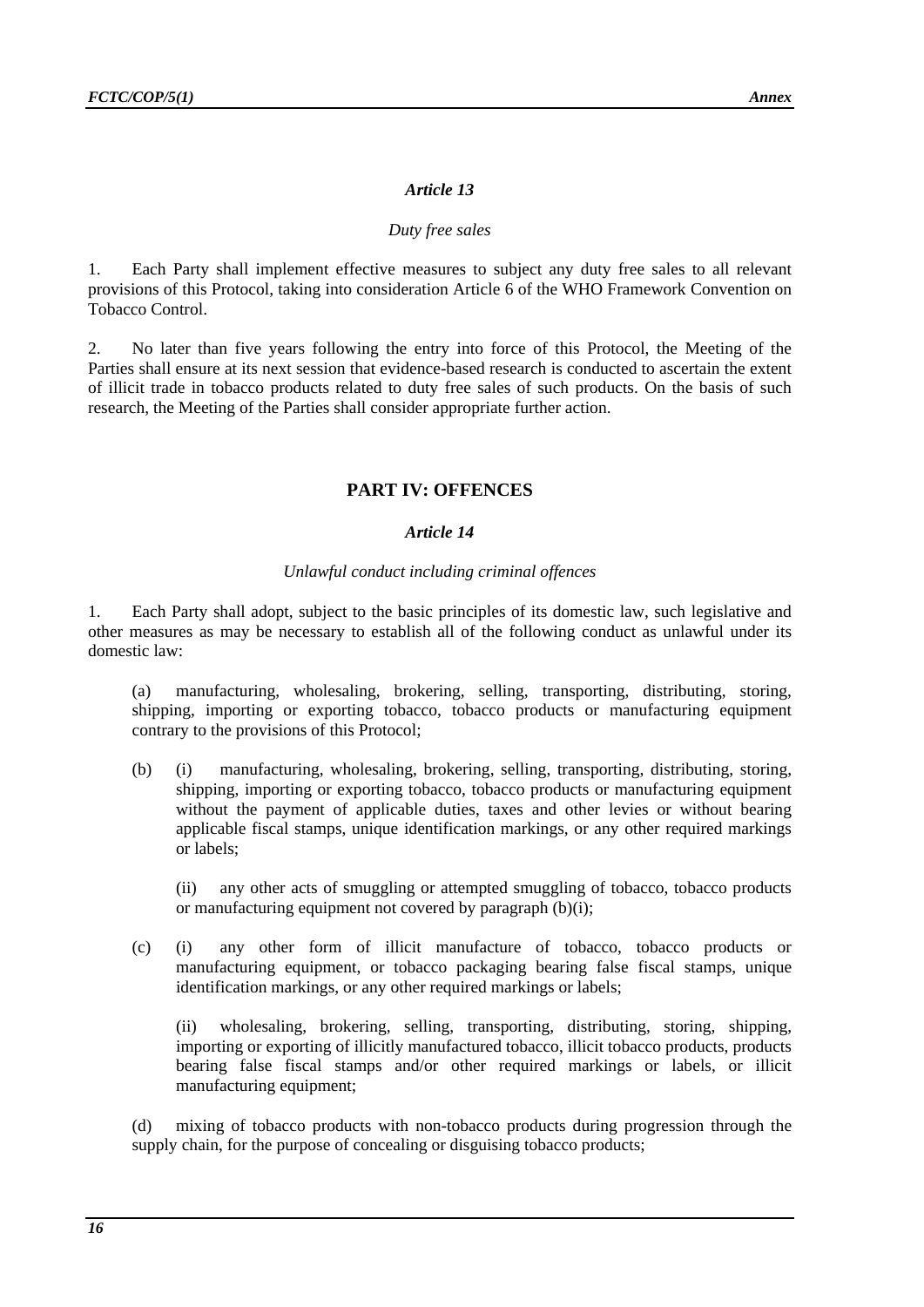(e) intermingling of tobacco products with non-tobacco products in contravention of Article 12.2 of this Protocol;

(f) using Internet-, telecommunication- or any other evolving technology-based modes of sale of tobacco products in contravention of this Protocol;

(g) obtaining, by a person licensed in accordance with Article 6, tobacco, tobacco products or manufacturing equipment from a person who should be, but is not, licensed in accordance with Article 6;

(h) obstructing any public officer or an authorized officer in the performance of duties relating to the prevention, deterrence, detection, investigation or elimination of illicit trade in tobacco, tobacco products or manufacturing equipment;

(i) (i) making any material statement that is false, misleading or incomplete, or failing to provide any required information to any public officer or an authorized officer in the performance of duties relating to the prevention, deterrence, detection, investigation or elimination of illicit trade in tobacco, tobacco products or manufacturing equipment and when not contrary to the right against self incrimination;

(ii) mis-declaring on official forms the description, quantity or value of tobacco, tobacco products or manufacturing equipment or any other information specified in the protocol to:

(a) evade the payment of applicable duties, taxes and other levies, or

(b) prejudice any control measures for the prevention, deterrence, detection, investigation or elimination of illicit trade in tobacco, tobacco products or manufacturing equipment;

(iii) failing to create or maintain records covered by this Protocol or maintaining false records; and

(j) laundering of proceeds of unlawful conduct established as a criminal offence under paragraph 2.

2. Each Party shall, subject to the basic principles of its domestic law, determine which of the unlawful conduct set out in paragraph 1 or any other conduct related to illicit trade in tobacco, tobacco products and manufacturing equipment contrary to the provisions of this Protocol shall be criminal offences and adopt legislative and other measures as may be necessary to give effect to such determination.

3. Each Party shall notify the Secretariat of this Protocol which of the unlawful conduct set out in paragraphs 1 and 2 that the Party has determined to be a criminal offence in accordance with paragraph 2, and shall furnish to the Secretariat copies of its laws, or a description thereof, that give effect to paragraph 2, and of any subsequent changes to such laws.

4. In order to enhance international cooperation in combatting the criminal offences related to illicit trade in tobacco, tobacco products and manufacturing equipment, Parties are encouraged to review their national laws regarding money laundering, mutual legal assistance and extradition, having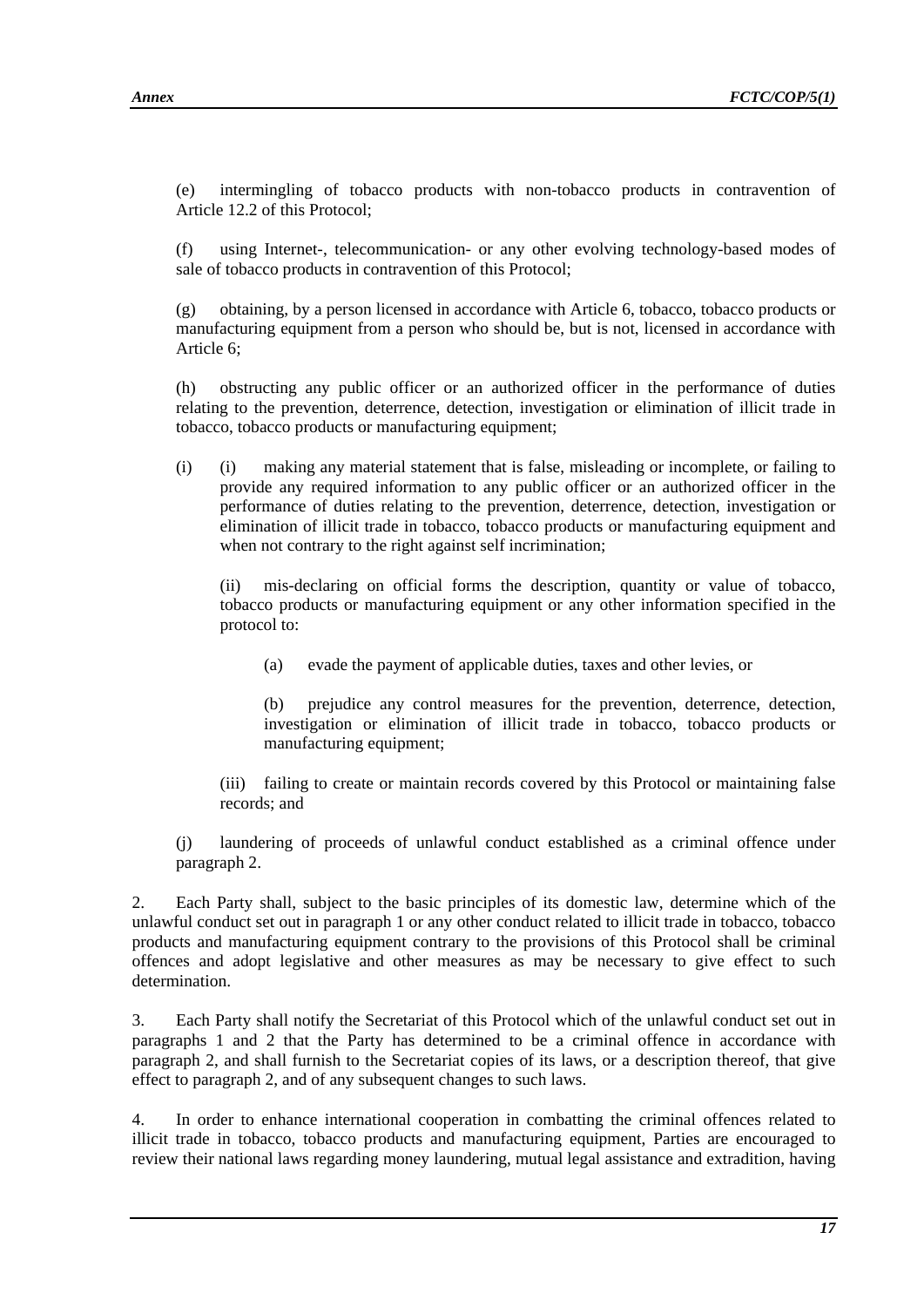regard to relevant international conventions to which they are Parties, to ensure that they are effective in the enforcement of the provisions of this Protocol.

## *Article 15*

## *Liability of legal persons*

1. Each Party shall adopt such measures as may be necessary, consistent with its legal principles, to establish the liability of legal persons for the unlawful conduct including criminal offences established in accordance with Article 14 of this Protocol.

2. Subject to the legal principles of each Party, the liability of legal persons may be criminal, civil or administrative.

3. Such liability shall be without prejudice to the liability of the natural persons who have engaged in the unlawful conduct or committed the criminal offences established in accordance with national laws and regulations and Article 14 of this Protocol.

## *Article 16*

#### *Prosecutions and sanctions*

1. Each Party shall adopt such measures as may be necessary, in accordance with national law, to ensure that natural and legal persons held liable for the unlawful conduct including criminal offences established in accordance with Article 14 are subjected to effective, proportionate and dissuasive criminal or non-criminal sanctions, including monetary sanctions.

2. Each Party shall endeavour to ensure that any discretionary legal powers under its domestic law relating to the prosecution of persons for the unlawful conduct, including criminal offences established in accordance with Article 14, are exercised to maximize the effectiveness of law enforcement measures in respect of such unlawful conduct including criminal offences, and with due regard to the need to deter the commission of such unlawful conduct including offences.

3. Nothing contained in this Protocol shall affect the principle that the description of the unlawful conduct including criminal offences established in accordance with this Protocol and of the applicable legal defences or other legal principles controlling the lawfulness of conduct is reserved to the domestic law of a Party and that such unlawful conduct including criminal offences shall be prosecuted and sanctioned in accordance with that law.

## *Article 17*

#### *Seizure payments*

Parties should, in accordance with their domestic law, consider adopting such legislative and other measures as may be necessary to authorize competent authorities to levy an amount proportionate to lost taxes and duties from the producer, manufacturer, distributor, importer or exporter of seized tobacco, tobacco products and/or manufacturing equipment.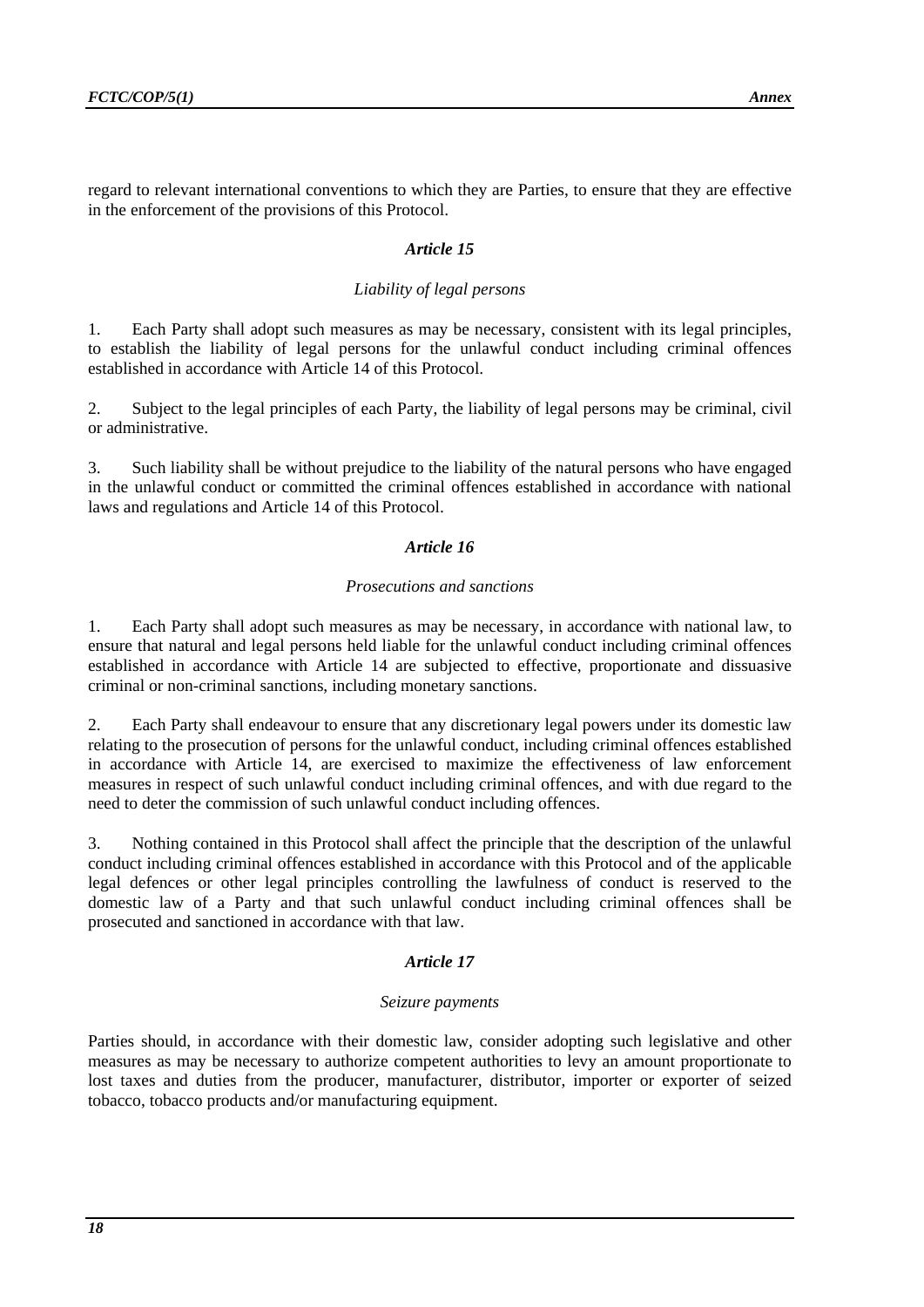#### *Disposal or destruction*

All confiscated tobacco, tobacco products and manufacturing equipment shall be destroyed, using environmentally friendly methods to the greatest extent possible, or disposed of in accordance with national law.

## *Article 19*

## *Special investigative techniques*

1. If permitted by the basic principles of its domestic legal system, each Party shall, within its possibilities and under the conditions prescribed by its domestic law, take the necessary measures to allow for the appropriate use of controlled delivery and, where it deems it appropriate, for the use of other special investigative techniques, such as electronic or other forms of surveillance and undercover operations, by its competent authorities on its territory for the purpose of effectively combating illicit trade in tobacco, tobacco products or manufacturing equipment.

2. For the purpose of investigating the criminal offences established in accordance with Article 14, Parties are encouraged to conclude, when necessary, appropriate bilateral or multilateral agreements or arrangements for using the techniques referred to in paragraph 1 in the context of cooperation at the international level.

3. In the absence of an agreement or arrangement as set forth in paragraph 2, decisions to use such special investigative techniques at the international level shall be made on a case-by-case basis and may, when necessary, take into consideration financial arrangements and understandings with respect to the exercise of jurisdiction by the Parties concerned.

4. Parties recognize the importance of, and need for, international cooperation and assistance in this area and shall cooperate, with each other and with international organizations, in developing capacity to achieve the goals of this Article.

# **PART V: INTERNATIONAL COOPERATION**

## *Article 20*

## *General information sharing*

1. Parties shall, for the purpose of achieving the objectives of this Protocol, report, as part of the WHO Framework Convention on Tobacco Control reporting instrument relevant information, subject to domestic law, and where appropriate, inter alia, on matters such as:

(a) in aggregate form, details of seizures of tobacco, tobacco products or manufacturing equipment, quantity, value of seizures, product descriptions, dates and places of manufacture; and taxes evaded;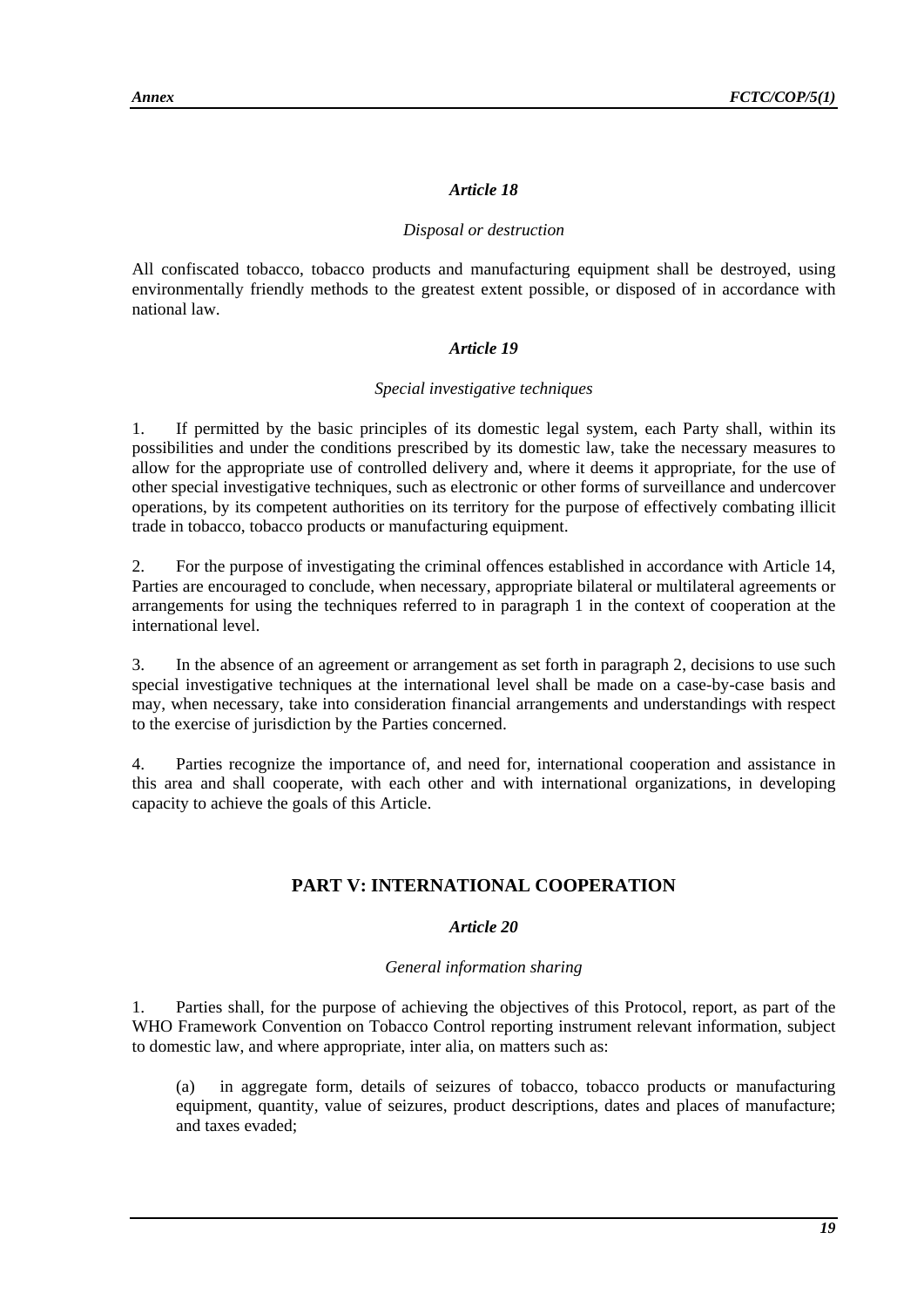(b) import, export, transit, tax-paid and duty-free sales and quantity or value of production of tobacco, tobacco products or manufacturing equipment;

(c) trends, concealment methods and modi operandi used in illicit trade in tobacco, tobacco products or manufacturing equipment; and

(d) any other relevant information, as agreed by the Parties.

2. Parties shall cooperate with each other and with competent international organizations to build the capacity of Parties to collect and exchange information.

3. Parties shall deem the said information to be confidential and for the use of Parties only, unless otherwise stated by the transmitting Party.

## *Article 21*

## *Enforcement information sharing*

1. Parties shall, subject to domestic law or any applicable international treaties, where appropriate, exchange, on their own initiative or on the request of a Party that provides due justification that such information is necessary for the purpose of detection or investigation of illicit trade in tobacco, tobacco products or manufacturing equipment, the following information:

(a) records of licensing for the natural and legal persons concerned;

(b) information for identification, monitoring and prosecution of natural or legal persons involved in illicit trade in tobacco, tobacco products or manufacturing equipment;

(c) records of investigations and prosecutions;

(d) records of payment for import, export or duty-free sales of tobacco, tobacco products or manufacturing equipment; and

(e) details of seizures of tobacco, tobacco products or manufacturing equipment (including case reference information where appropriate, quantity, value of seizure, product description, entities involved, date and place of manufacture) and modi operandi (including means of transport, concealment, routing and detection).

2. Information received from Parties under this Article shall be used exclusively to meet the objectives of this Protocol. Parties may specify that such information may not be passed on without the agreement of the Party which provided the information.

# *Article 22*

## *Information sharing: confidentiality and protection of information*

1. Each Party shall designate the competent national authorities to which data referred to in Articles 20, 21 and 24 are supplied and notify Parties of such designation through the Convention Secretariat.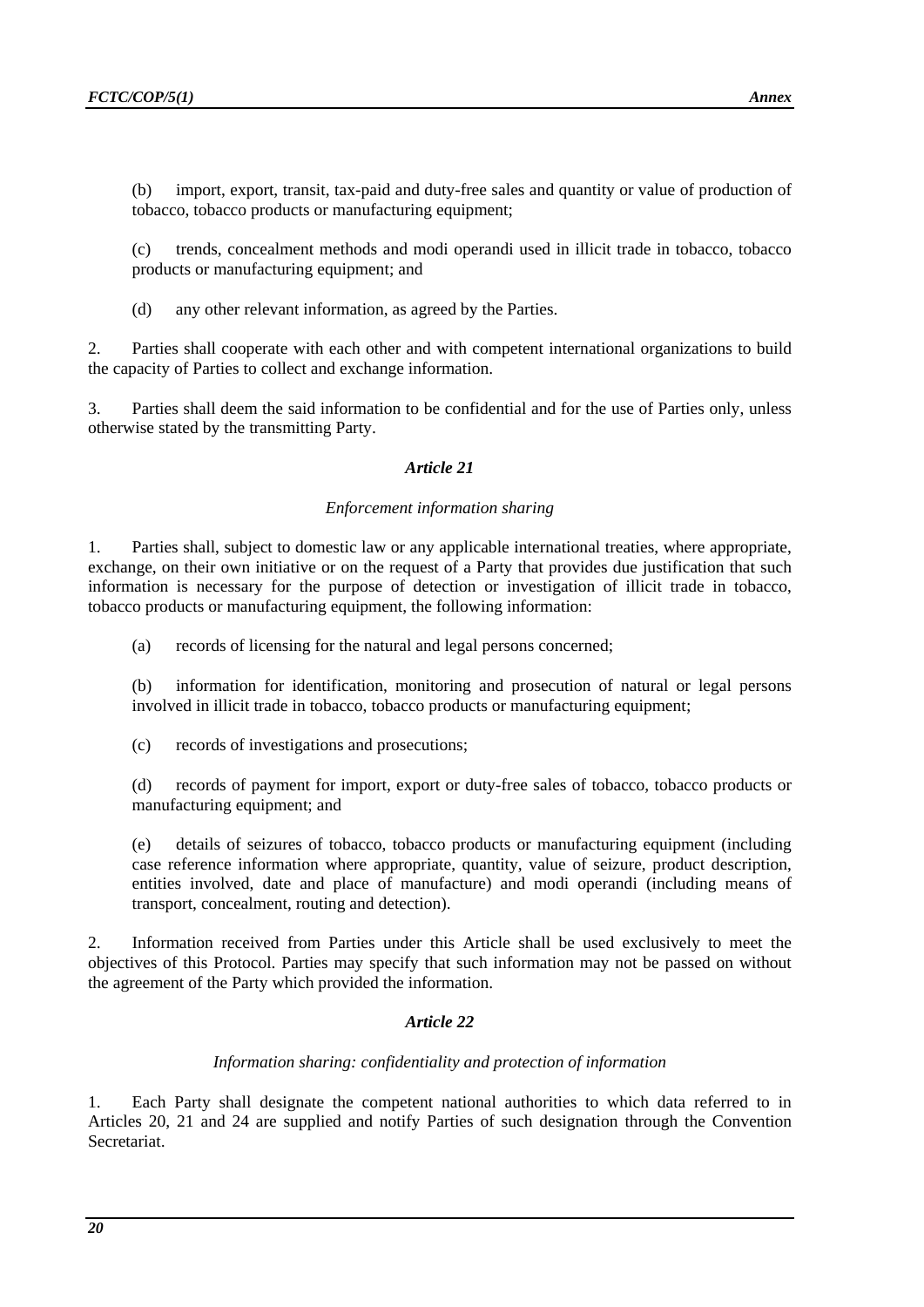2. The exchange of information under this Protocol shall be subject to domestic law regarding confidentiality and privacy. Parties shall protect, as mutually agreed, any confidential information that is exchanged.

## *Article 23*

## *Assistance and cooperation: training, technical assistance and cooperation in scientific, technical and technological matters*

1. Parties shall cooperate, with each other and/or through competent international and regional organizations in providing training, technical assistance and cooperation in scientific, technical and technological matters, in order to achieve the objectives of this Protocol, as mutually agreed. Such assistance may include the transfer of expertise or appropriate technology in the areas of information gathering, law enforcement, tracking and tracing, information management, protection of personal data, interdiction, electronic surveillance, forensic analysis, mutual legal assistance and extradition.

2. Parties may, as appropriate, enter into bilateral, multilateral or any other agreements or arrangements in order to promote training, technical assistance and cooperation in scientific, technical and technological matters taking into account the needs of developing-country Parties and Parties with economies in transition.

3. Parties shall cooperate, as appropriate, to develop and research the possibilities of identifying the exact geographical origin of seized tobacco and tobacco products.

## *Article 24*

## *Assistance and cooperation: investigation and prosecution of offences*

1. Parties shall, in accordance with their domestic law, take all necessary measures, where appropriate, to strengthen cooperation by multilateral, regional or bilateral arrangements for the prevention, detection, investigation, prosecution and punishment of natural or legal persons engaged in illicit trade in tobacco, tobacco products or manufacturing equipment.

2. Each Party shall ensure that administrative, regulatory, law enforcement and other authorities dedicated to combating illicit trade in tobacco, tobacco products or manufacturing equipment (including, where permitted under domestic law, judicial authorities) cooperate and exchange relevant information at national and international levels within the conditions prescribed by its domestic law.

# *Article 25*

## *Protection of sovereignty*

1. Parties shall carry out their obligations under this Protocol in a manner consistent with the principles of sovereign equality and territorial integrity of States and that of non-intervention in the domestic affairs of other States.

2. Nothing in this Protocol entitles a Party to undertake in the territory of another State the exercise of jurisdiction and performance of functions that are reserved exclusively for the authorities of that other State by its domestic law.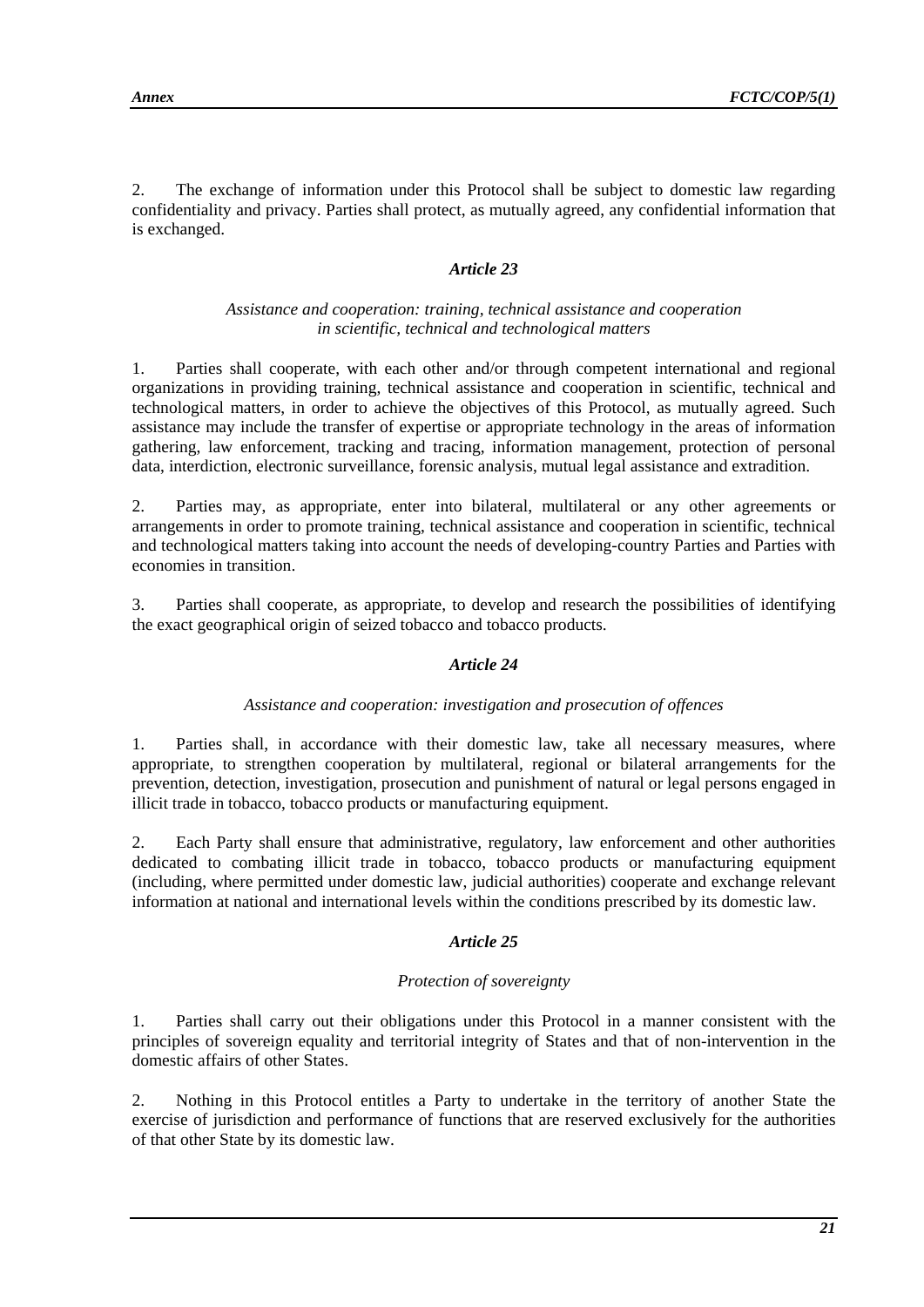## *Jurisdiction*

1. Each Party shall adopt such measures as may be necessary to establish its jurisdiction over the criminal offences established in accordance with Article 14 when:

(a) the offence is committed in the territory of that Party; or

(b) the offence is committed on board a vessel that is flying the flag of that Party or an aircraft that is registered under the laws of that Party at the time that the offence is committed.

2. Subject to Article 25, a Party may also establish its jurisdiction over any such criminal offence when:

(a) the offence is committed against that Party;

(b) the offence is committed by a national of that Party or a stateless person who has his or her habitual residence on its territory; or

(c) the offence is one of those established in accordance with Article 14 and is committed outside its territory with a view to the commission of an offence established in accordance with Article 14 within its territory.

3. For the purposes of Article 30, each Party shall adopt such measures as may be necessary to establish its jurisdiction over the criminal offences established in accordance with Article 14 when the alleged offender is present on its territory and it does not extradite such person solely on the ground that he or she is one of its nationals.

4. Each Party may also adopt such measures as may be necessary to establish its jurisdiction over the criminal offences established in accordance with Article 14 when the alleged offender is present on its territory and it does not extradite him or her.

5. If a Party exercising its jurisdiction under paragraph 1 or 2 has been notified, or has otherwise learnt, that one or more other Parties are conducting an investigation, prosecution or judicial proceeding in respect of the same conduct, the competent authorities of those Parties shall, as appropriate, consult one another with a view to coordinating their actions.

6. Without prejudice to norms of general international law, this Protocol does not exclude the exercise of any criminal jurisdiction established by a Party in accordance with its domestic law.

## *Article 27*

## *Law enforcement cooperation*

1. Each Party shall adopt, consistent with their respective domestic legal and administrative systems, effective measures to:

(a) enhance and, where necessary, establish channels of communication between the competent authorities, agencies and services in order to facilitate the secure and rapid exchange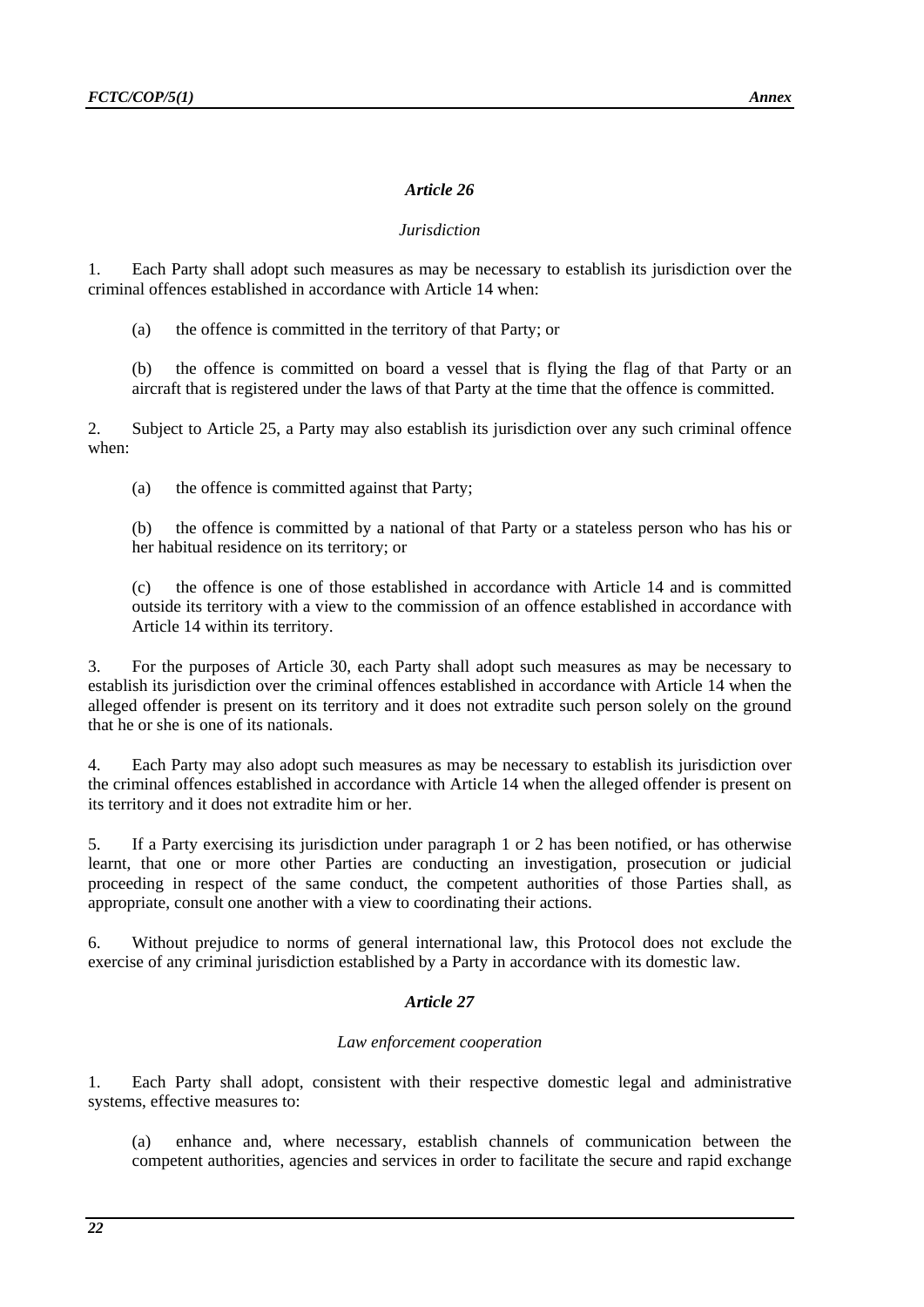of information concerning all aspects of the criminal offences established in accordance with Article 14;

(b) ensure effective cooperation among the competent authorities, agencies, customs, police and other law enforcement agencies;

(c) cooperate with other Parties in conducting enquiries in specific cases with respect to criminal offences established in accordance with Article 14 concerning:

(i) the identity, whereabouts and activities of persons suspected of involvement in such offences or the location of other persons concerned;

(ii) the movement of proceeds of crime or property derived from the commission of such offences; and

(iii) the movement of property, equipment or other instrumentalities used or intended for use in the commission of such offences;

(d) provide, when appropriate, necessary items or quantities of substances for analytical or investigative purposes;

(e) facilitate effective coordination among its competent authorities, agencies and services and promote the exchange of personnel and other experts, including, subject to bilateral agreements or arrangements between the Parties concerned, the posting of liaison officers;

(f) exchange relevant information with other Parties on specific means and methods used by natural or legal persons in committing such offences, including, where applicable, routes and conveyances and the use of false identities, altered or false documents or other means of concealing their activities; and

(g) exchange relevant information and coordinate administrative and other measures taken as appropriate for the purpose of early identification of the criminal offences established in accordance with Article 14.

2. With a view to giving effect to this Protocol, Parties shall consider entering into bilateral or multilateral agreements or arrangements on direct cooperation between their law enforcement agencies and, where such agreements or arrangements already exist, amending them accordingly. In the absence of such agreements or arrangements between the Parties concerned, the Parties may consider this Protocol as the basis for mutual law enforcement cooperation in respect of the offences covered by this Protocol. Whenever appropriate, Parties shall make full use of agreements or arrangements, including international or regional organizations, to enhance the cooperation between their law enforcement agencies.

3. Parties shall endeavour to cooperate within their means to respond to transnational illicit trade of tobacco products committed through the use of modern technology.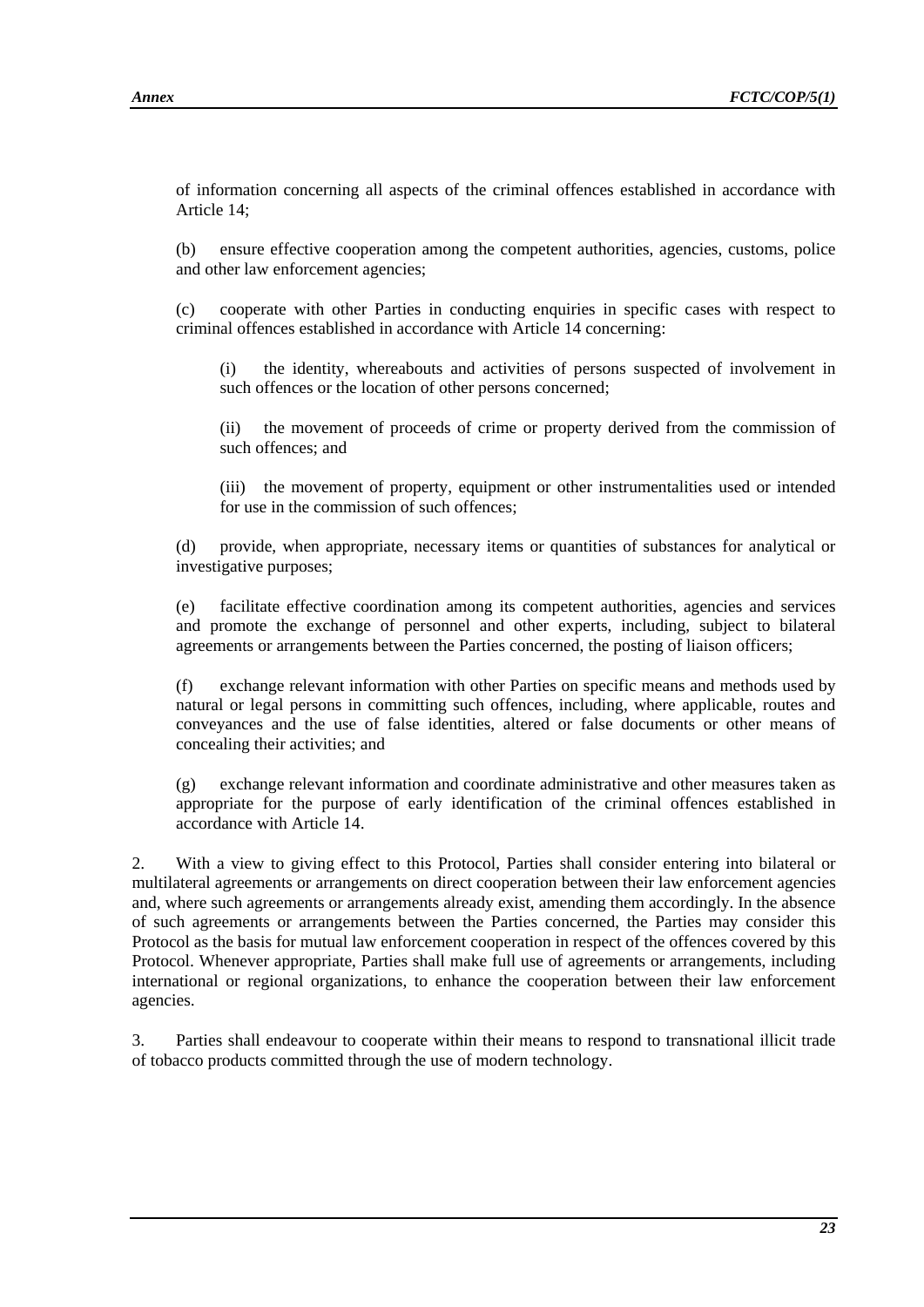#### *Mutual administrative assistance*

Consistent with their respective domestic legal and administrative systems, Parties shall provide each other, either on request or on their own initiative, with information to ensure proper application of customs and other relevant law in the prevention, detection, investigation, prosecution and combating of illicit trade in tobacco, tobacco products or manufacturing equipment. The Parties shall deem the said information to be confidential and for restricted use, unless otherwise stated by the transmitting Party. Such information may include:

(a) new customs and other enforcement techniques of demonstrated effectiveness;

(b) new trends, means or methods of engaging in illicit trade in tobacco, tobacco products and manufacturing equipment;

(c) goods known to be the subject of illicit trade in tobacco, tobacco products and manufacturing equipment as well as details of description, packaging, transport and storage and methods used in respect of those goods;

(d) natural or legal persons known to have committed or to be a party to an offence established in accordance with Article 14; and

(e) any other data that would assist designated agencies in risk assessment for control and other enforcement purposes.

#### *Article 29*

#### *Mutual legal assistance*

1. Parties shall afford one another the widest measure of mutual legal assistance in investigations, prosecutions and judicial proceedings in relation to criminal offences established in accordance with Article 14 of this Protocol.

2. Mutual legal assistance shall be afforded to the fullest extent possible under relevant laws, treaties, agreements and arrangements of the requested Party with respect to investigations, prosecutions and judicial proceedings in relation to the offences for which legal persons may be held liable in accordance with Article 15 of this Protocol in the requesting Party.

3. Mutual legal assistance to be afforded in accordance with this Article may be requested for any of the following purposes:

- (a) taking evidence or statements from persons;
- (b) effecting service of judicial documents;
- (c) executing searches and seizures, and freezing;
- (d) examining objects and sites;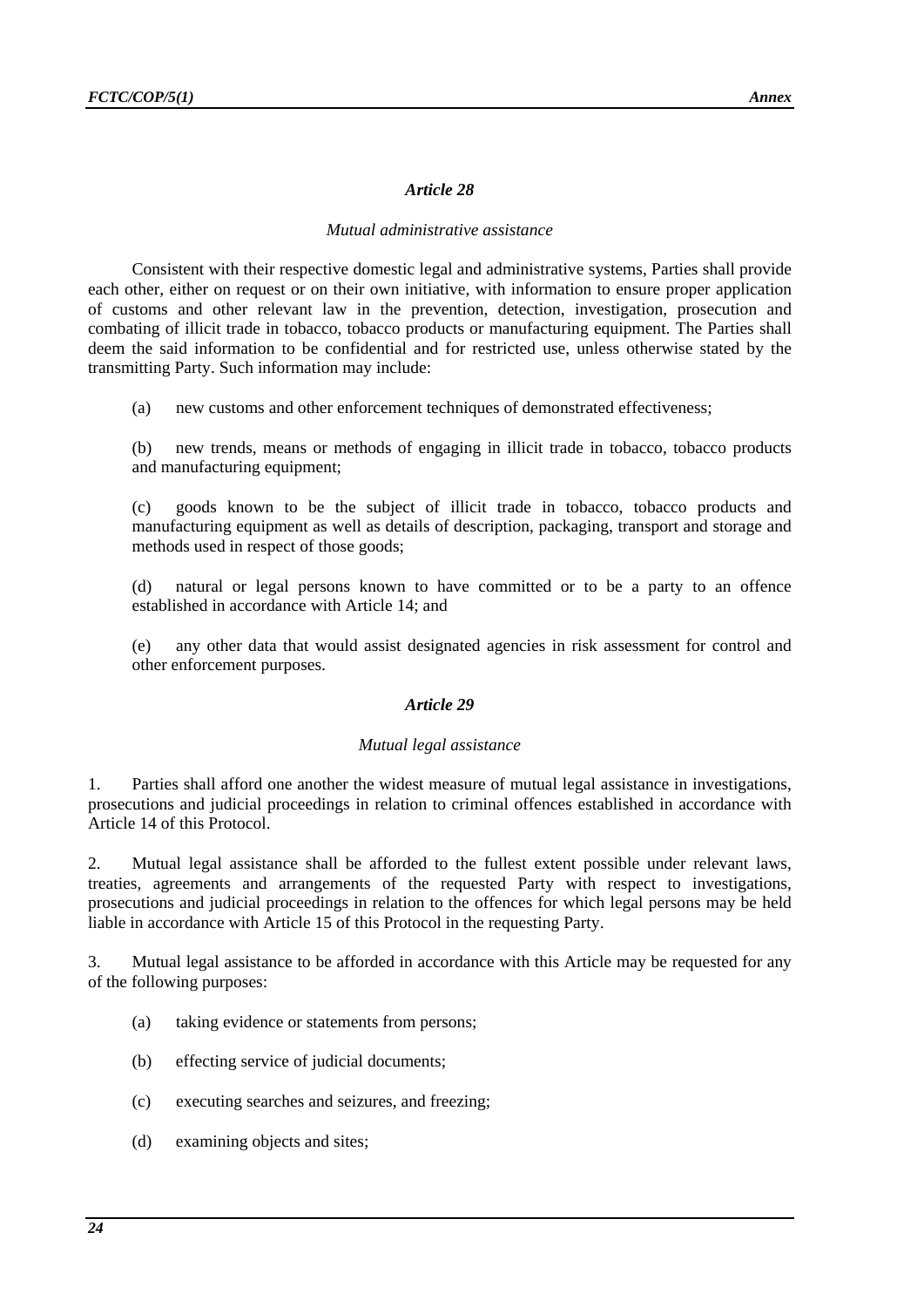(e) providing information, evidentiary items and expert evaluations;

(f) providing originals or certified copies of relevant documents and records, including government, bank, financial, corporate or business records;

(g) identifying or tracing proceeds of crime, property, instrumentalities or other things for evidentiary purposes;

(h) facilitating the voluntary appearance of persons in the requesting Party; and

(i) any other type of assistance that is not contrary to the domestic law of the requested Party.

4. This Article shall not affect the obligations under any other treaty, bilateral or multilateral, which governs or will govern, in whole or in part, mutual legal assistance.

5. Paragraphs 6 to 24 shall, on the basis of reciprocity, apply to requests made pursuant to this Article if the Parties in question are not bound by a treaty or intergovernmental agreement of mutual legal assistance. If the Parties are bound by such a treaty or intergovernmental agreement, the corresponding provisions of that treaty or intergovernmental agreement shall apply unless the Parties agree to apply paragraphs 6 to 24 in lieu thereof. Parties are strongly encouraged to apply these paragraphs if they facilitate cooperation.

6. Parties shall designate a central authority that shall have the responsibility and power to receive requests for mutual legal assistance and either to execute them or to transmit them to their respective competent authorities for execution. When a Party has a special region or territory with a separate system of mutual legal assistance, it may designate a distinct central authority that shall have the same function for that region or territory. Central authorities shall ensure the speedy and proper execution or transmission of the requests received. Where the central authority transmits the request to a competent authority for execution, it shall encourage the speedy and proper execution of the request by the competent authority. Each Party shall notify the Head of the Convention Secretariat at the time of accession, acceptance, approval, formal confirmation or ratification of this Protocol of the central authority designated for this purpose. Transmission of requests for mutual legal assistance and any communication related thereto shall be effected between the central authorities designated by the Parties. This requirement shall be without prejudice to the right of a Party to require that such requests and communications be addressed to it through the diplomatic channel and, in urgent circumstances, where the Parties agree, through appropriate international organizations, if possible.

7. Requests shall be made in writing or, where possible, by any means capable of producing a written record, in a language acceptable to the requested Party under conditions allowing the Party to establish authenticity. The language or languages acceptable to each Party shall be notified to the Head of the Convention Secretariat at the time of accession, acceptance, approval, formal confirmation or ratification of this Protocol. In urgent circumstances, and where agreed by the Parties, requests may be made orally, but shall be confirmed in writing forthwith.

- 8. A request for mutual legal assistance shall contain:
	- (a) the identity of the authority making the request;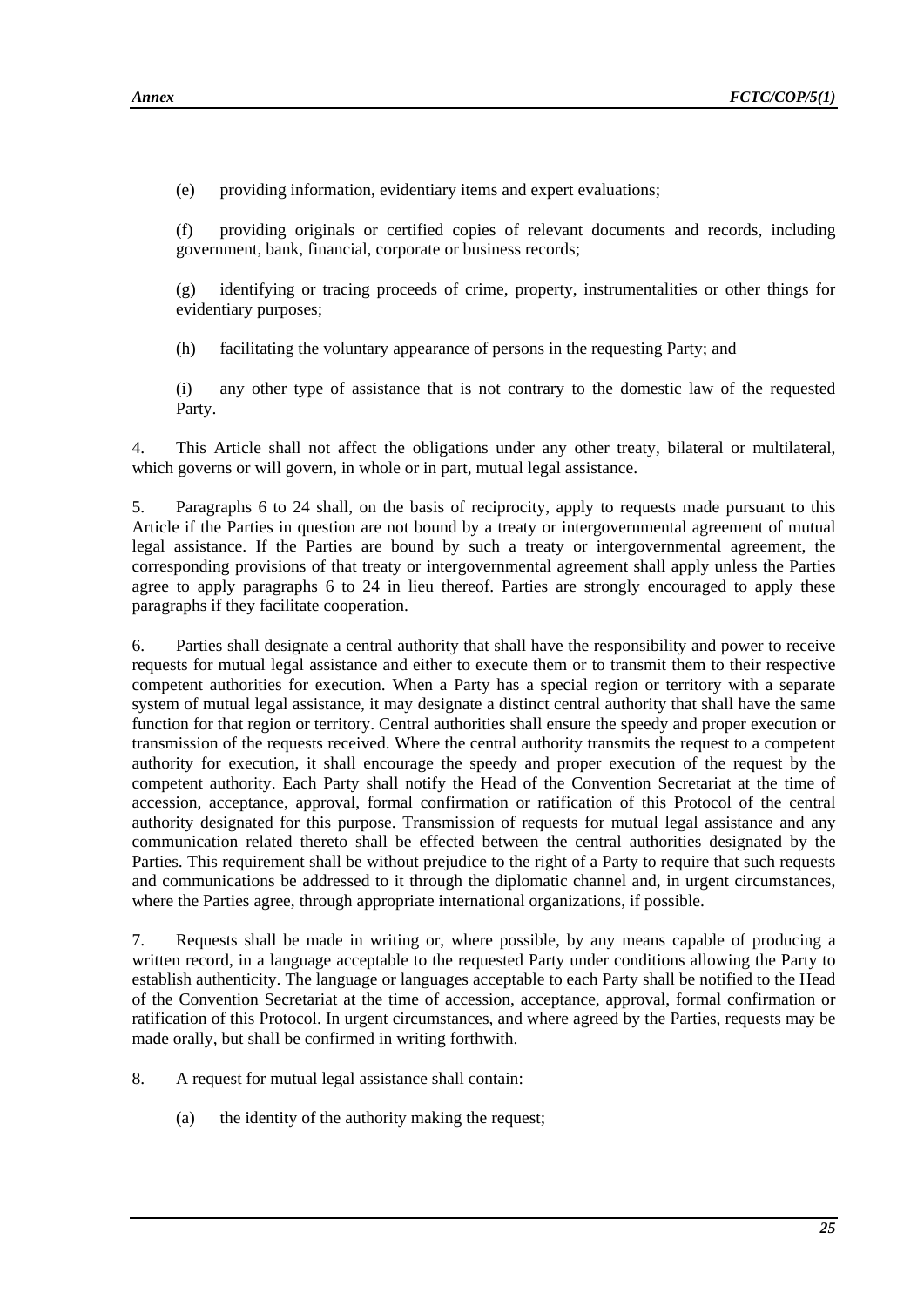(b) the subject matter and nature of the investigation, prosecution or judicial proceeding to which the request relates, and the name and the functions of the authority conducting such investigation, prosecution or judicial proceeding;

(c) a summary of the relevant facts, except in respect of requests for the purpose of service of judicial documents;

(d) a description of the assistance sought and details of any particular procedure that the requesting Party wishes to be followed;

(e) where possible, the identity, location and nationality of any person concerned;

(f) the purpose for which the evidence, information or action is sought; and

(g) the provisions of the domestic law relevant to the criminal offence and the punishment therefore.

9. The requested Party may request additional information when it appears necessary for the execution of the request in accordance with its domestic law or when it can facilitate such execution.

10. A request shall be executed in accordance with the domestic law of the requested Party and, to the extent not contrary to the domestic law of the requested Party and where possible, in accordance with the procedures specified in the request.

11. The requesting Party shall not transmit or use information or evidence furnished by the requested Party for investigations, prosecutions or judicial proceedings other than those stated in the request without the prior consent of the requested Party. Nothing in this paragraph shall prevent the requesting Party from disclosing in its proceedings information or evidence that is exculpatory to an accused person. In the latter case, the requesting Party shall notify the requested Party prior to the disclosure and, if so requested, consult with the requested Party. If, in an exceptional case, advance notice is not possible, the requesting Party shall inform the requested Party of the disclosure without delay.

12. The requesting Party may require that the requested Party keep confidential the fact and substance of the request, except to the extent necessary to execute the request. If the requested Party cannot comply with the requirement of confidentiality, it shall promptly inform the requesting Party.

13. Wherever possible and consistent with fundamental principles of domestic law, when an individual is in the territory of a Party and has to be heard as a witness or expert by the judicial authorities of another Party, the first Party may, at the request of the other, permit the hearing to take place by video conference if it is not possible or desirable for the individual in question to appear in person in the territory of the requesting Party. Parties may agree that the hearing shall be conducted by a judicial authority of the requesting Party and attended by a judicial authority of the requested Party.

14. Mutual legal assistance may be refused:

(a) if the request is not made in conformity with this Article;

(b) if the requested Party considers that execution of the request is likely to prejudice its sovereignty, security, *ordre public* or other essential interests;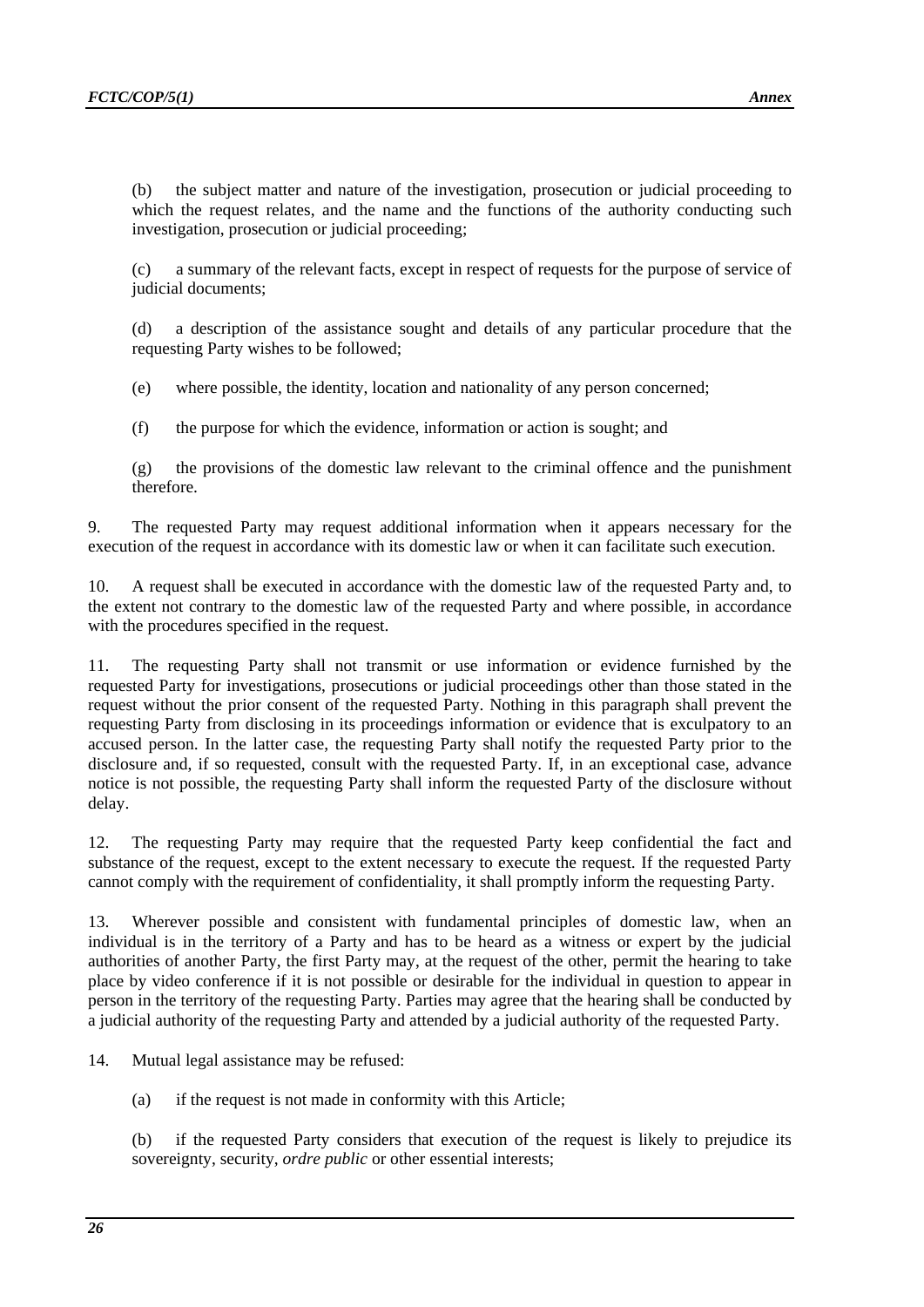(c) if the authorities of the requested Party would be prohibited by its domestic law from carrying out the action requested with regard to any similar offence, had it been subject to investigation, prosecution or judicial proceedings under their own jurisdiction;

(d) where the request involves a crime where the maximum penalty in the requested Party is less than two years of imprisonment or other forms of deprivation of liberty or, if, in the judgment of the requested Party, the provision of the assistance would impose a burden on its resources that is disproportionate to the seriousness of the crime; or

(e) if it would be contrary to the legal system of the requested Party relating to mutual legal assistance for the request to be granted.

15. Reasons shall be given for any refusal of mutual legal assistance.

16. A Party shall not decline to render mutual legal assistance under this Article on the ground of bank secrecy.

17. Parties may not refuse a request for mutual legal assistance on the sole ground that the offence is also considered to involve fiscal matters.

18. Parties may decline to render mutual legal assistance pursuant to this Article on the ground of absence of dual criminality. However, the requested Party may, when it deems appropriate, provide assistance, to the extent it decides at its discretion, irrespective of whether the conduct would constitute an offence under the domestic law of the requested Party.

19. The requested Party shall execute the request for mutual legal assistance as soon as possible and shall take as full account as possible of any deadlines suggested by the requesting Party and for which reasons are given, preferably in the request. The requested Party shall respond to reasonable requests by the requesting Party regarding progress in its handling of the request. The requesting Party shall promptly inform the requested Party when the assistance sought is no longer required.

20. Mutual legal assistance may be postponed by the requested Party on the ground that it interferes with an ongoing investigation, prosecution or judicial proceeding.

21. Before refusing a request pursuant to paragraph 14 or postponing its execution pursuant to paragraph 20, the requested Party shall consult with the requesting Party to consider whether assistance may be granted subject to such terms and conditions as it deems necessary. If the requesting Party accepts assistance subject to those conditions, it shall comply with the conditions.

22. The ordinary costs of executing a request shall be borne by the requested Party, unless otherwise agreed by the Parties concerned. If expenses of a substantial or extraordinary nature are or will be required to fulfill the request, the Parties shall consult to determine the terms and conditions under which the request will be executed as well as the manner in which the costs shall be borne.

23. In the event of a request, the requested Party:

(a) shall provide to the requesting Party copies of government records, documents or information in its possession that under its domestic law are available to the general public; and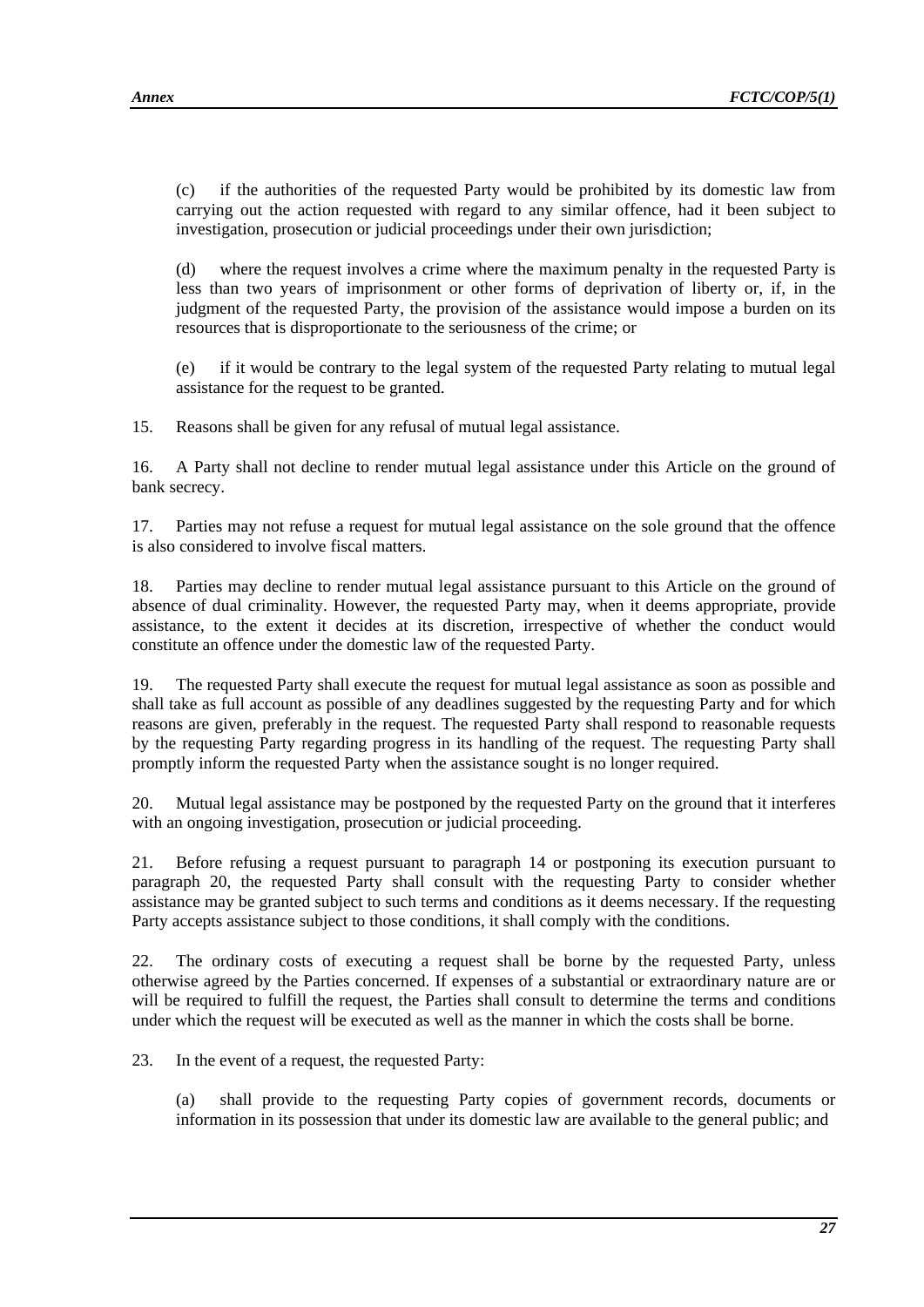(b) may, at its discretion, provide to the requesting Party in whole, in part or subject to such conditions as it deems appropriate, copies of any government records, documents or information in its possession that under its domestic law are not available to the general public.

24. Parties shall consider, as may be necessary, the possibility of concluding bilateral or multilateral agreements or arrangements that would serve the purposes of, give practical effect to, or enhance the provisions of this Article.

#### *Article 30*

#### *Extradition*

1. This Article shall apply to the criminal offences established in accordance with Article 14 of this Protocol when:

(a) the person who is the subject of the request for extradition is located in the territory of the requested Party;

(b) the criminal offence for which extradition is sought is punishable under the domestic law of both the requesting Party and the requested Party; and

(c) the offence is punishable by a maximum period of imprisonment or other forms of deprivation of liberty of at least four years or by a more severe penalty or such lesser period as agreed by the Parties concerned pursuant to bilateral and multilateral treaties or other international agreements.

2. Each of the criminal offences to which this Article applies shall be deemed to be included as an extraditable offence in any extradition treaty existing between Parties. The Parties undertake to include such offences as extraditable offences in every extradition treaty to be concluded between them.

3. If a Party that makes extradition conditional on the existence of a treaty receives a request for extradition from another Party with which it has no extradition treaty, it may consider this Protocol as the legal basis for extradition in respect of any criminal offence to which this Article applies.

4. Parties that do not make extradition conditional on the existence of a treaty shall recognize the criminal offences to which this Article applies as extraditable offences between themselves.

5. Extradition shall be subject to the conditions provided for by the domestic law of the requested Party or by applicable extradition treaties, including, inter alia, conditions in relation to the minimum penalty requirement for extradition and the grounds upon which the requested Party may refuse extradition.

6. Parties shall, subject to their domestic law, endeavour to expedite extradition procedures and to simplify evidentiary requirements relating thereto in respect of any criminal offences to which this Article applies.

7. A Party in whose territory an alleged offender is present, if it does not extradite such person in respect of a criminal offence to which this Article applies solely on the ground that he or she is one of its nationals, shall, at the request of the Party seeking extradition, be obliged to submit the case without undue delay to its competent authorities for the purpose of prosecution. Those authorities shall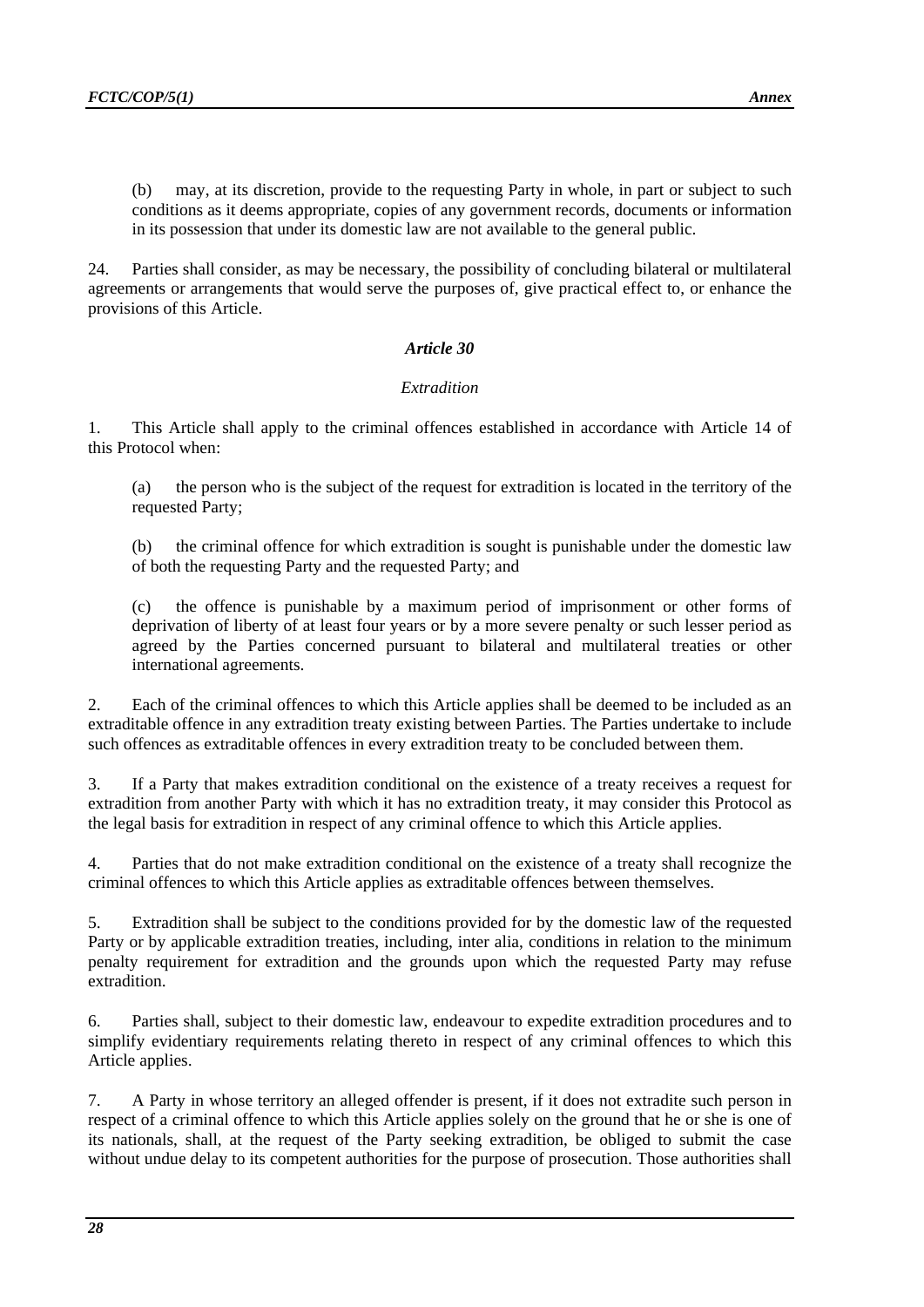take their decision and conduct their proceedings in the same manner as in the case of any other offence of a similar nature under the domestic law of that Party. The Parties concerned shall cooperate with each other, in particular on procedural and evidentiary aspects, to ensure the efficiency of such prosecution.

8. Whenever a Party is permitted under its domestic law to extradite or otherwise surrender one of its nationals only upon the condition that the person will be returned to that Party to serve the sentence imposed as a result of the trial or proceedings for which the extradition or surrender of the person was sought and that Party and the Party seeking the extradition of the person agree with this option and other terms that they may deem appropriate, such conditional extradition or surrender shall be sufficient to discharge the obligation set forth in paragraph 7.

9. If extradition, sought for purposes of enforcing a sentence, is refused because the person sought is a national of the requested Party, the requested Party shall, if its domestic law so permits and in conformity with the requirements of such law, upon application of the requesting Party, consider the enforcement of the sentence that has been imposed under the domestic law of the requesting Party or the remainder thereof.

10. Any person regarding whom proceedings are being carried out in connection with any of the criminal offences to which this Article applies shall be guaranteed fair treatment at all stages of the proceedings, including enjoyment of all the rights and guarantees provided by the domestic law of the Party in the territory of which that person is present.

11. Nothing in this Protocol shall be interpreted as imposing an obligation to extradite if the requested Party has substantial grounds for believing that the request has been made for the purpose of prosecuting or punishing a person on account of that person's sex, race, religion, nationality, ethnic origin or political opinions or that compliance with the request would cause prejudice to that person's position for any one of these reasons.

12. Parties may not refuse a request for extradition on the sole ground that the offence is also considered to involve fiscal matters.

13. Before refusing extradition, the requested Party shall, where appropriate, consult with the requesting Party to provide it with ample opportunity to present its opinions and to provide information relevant to its allegation.

14. Parties shall seek to conclude bilateral and multilateral agreements or arrangements to carry out or to enhance the effectiveness of extradition. Where Parties are bound by an existing treaty or intergovernmental arrangement the corresponding provisions of that treaty or intergovernmental arrangement shall apply unless the Parties agree to apply paragraph 1 to 13 in lieu thereof.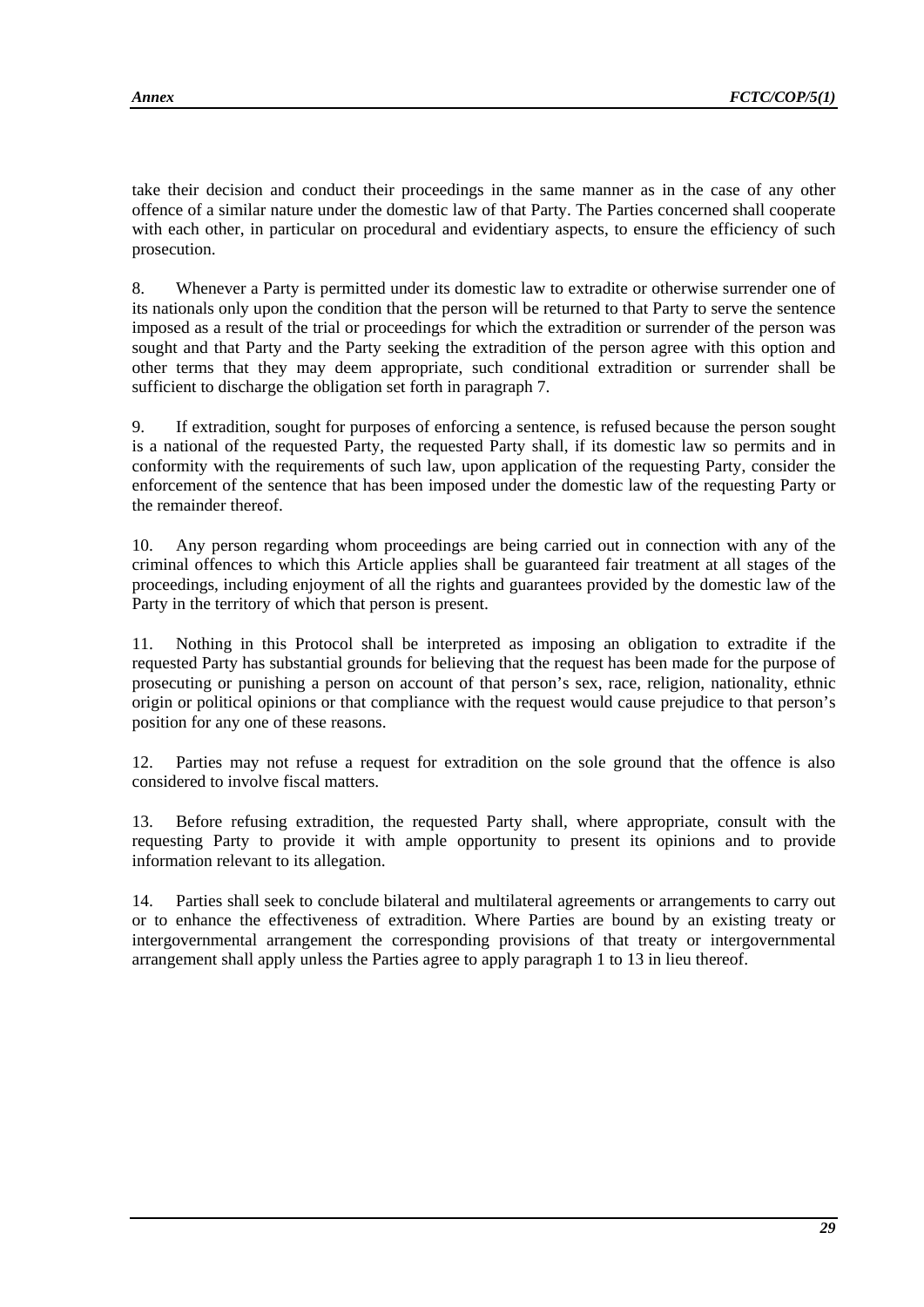#### *Measures to ensure extradition*

1. Subject to its domestic law and its extradition treaties, the requested Party may, upon being satisfied that the circumstances so warrant and are urgent and at the request of the requesting Party, take a person whose extradition is sought and who is present in its territory into custody or take other appropriate measures to ensure his or her presence at extradition proceedings.

2. Measures taken in accordance with paragraph 1 shall be notified, in conformity with national law, as appropriate and without delay, to the requesting Party.

3. Any person regarding whom the measures in accordance with paragraph 1 are being taken, shall be entitled to:

(a) communicate without delay with the nearest appropriate representative of the State of which that person is a national or, if that person is a stateless person, the State in the territory of which that person habitually resides; and

(b) be visited by a representative of that State.

## **PART VI: REPORTING**

#### *Article 32*

#### *Reporting and exchange of information*

1. Each Party shall submit to the Meeting of the Parties, through the Convention Secretariat, periodic reports on its implementation of this Protocol.

2. The format and content of such reports shall be determined by the Meeting of the Parties. These reports shall form part of the regular WHO Framework Convention on Tobacco Control reporting instrument.

3. The content of the periodic reports referred to in paragraph 1, shall be determined having regard, inter alia, to the following:

(a) information on legislative, executive, administrative or other measures taken to implement this Protocol;

(b) information, as appropriate, on any constraints or barriers encountered in the implementation of this Protocol and on the measures taken to overcome those barriers;

(c) information, as appropriate, on financial and technical assistance provided, received, or requested for activities related to the elimination of illicit trade in tobacco products; and

(d) the information specified in Article 20.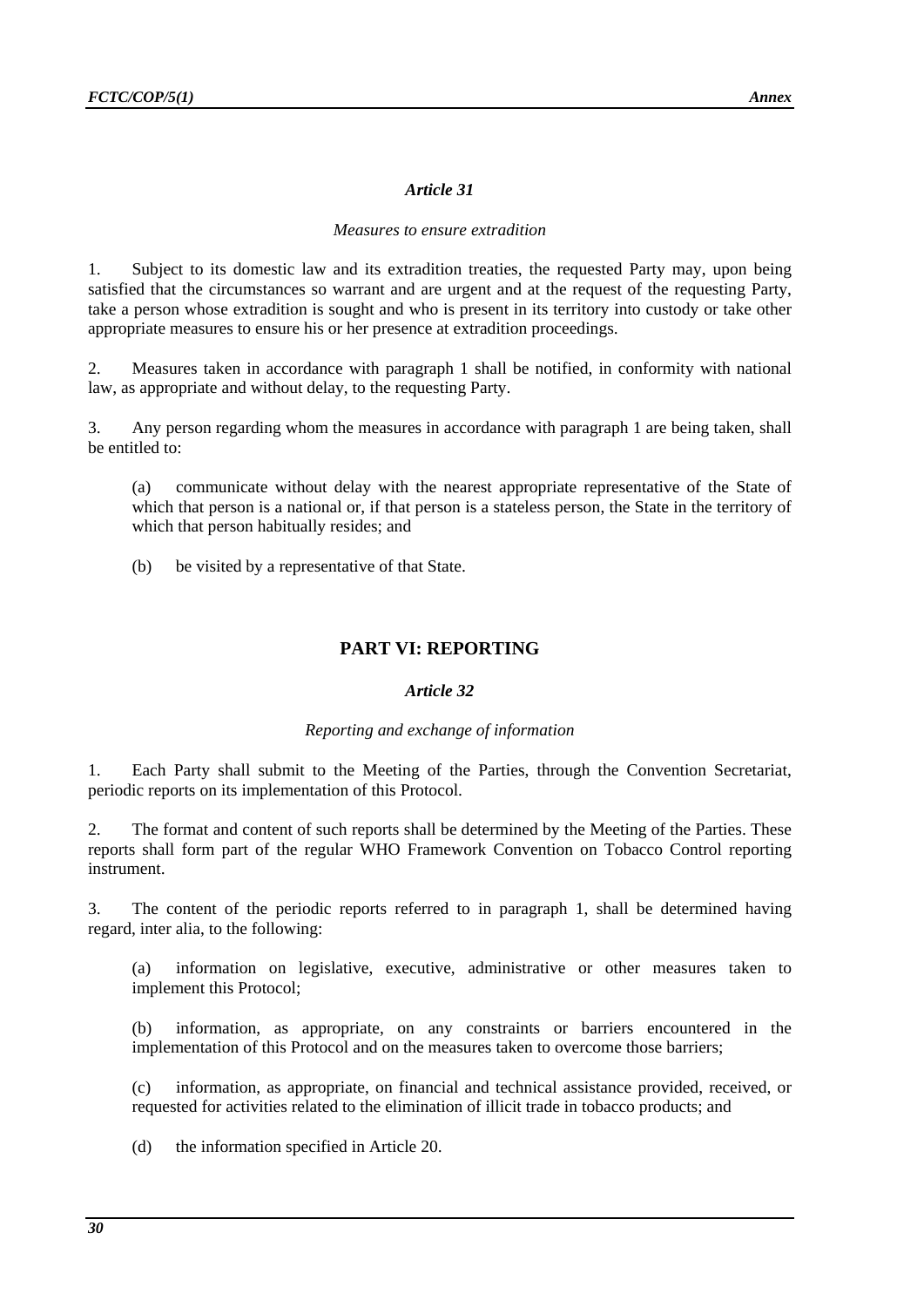In those cases when relevant data are already being collected as part of the Conference of the Parties reporting mechanism, the Meeting of the Parties shall not duplicate these efforts.

4. The Meeting of the Parties, pursuant to Articles 33 and 36, shall consider arrangements to assist developing-country Parties and Parties with economies in transition, at their request, in meeting their obligations under this Article.

5. The reporting of information under those Articles shall be subject to national law regarding confidentiality and privacy. Parties shall protect, as mutually agreed, any confidential information that is reported or exchanged.

## **PART VII: INSTITUTIONAL ARRANGEMENTS AND FINANCIAL RESOURCES**

#### *Article 33*

#### *Meeting of the Parties*

1. A Meeting of the Parties is hereby established. The first session of the Meeting of the Parties shall be convened by the Convention Secretariat immediately before or immediately after the next regular session of the Conference of the Parties following the entry into force of this Protocol.

2. Thereafter, regular sessions of the Meeting of the Parties shall be convened by the Convention Secretariat, immediately before or immediately after regular sessions of the Conference of the Parties.

3. Extraordinary sessions of the Meeting of the Parties shall be held at such other times as may be deemed necessary by the Meeting or at the written request of any Party, provided that, within six months of the request being communicated to them by the Convention Secretariat, it is supported by at least one third of the Parties.

4. The Rules of Procedure and the Financial Rules of the Conference of the Parties to the WHO Framework Convention on Tobacco Control shall apply, mutatis mutandis, to the Meeting of the Parties unless the Meeting of the Parties decides otherwise.

5. The Meeting of the Parties shall keep under regular review the implementation of the Protocol and take the decisions necessary to promote its effective implementation.

6. The Meeting of the Parties shall decide on the scale and mechanism of the voluntary assessed contributions from the Parties to the Protocol for the operation of this Protocol as well as other possible resources for its implementation.

7. At each ordinary session, the Meeting of the Parties shall by consensus adopt a budget and workplan for the financial period until the next ordinary session, which shall be distinct from the WHO Framework Convention on Tobacco Control budget and workplan.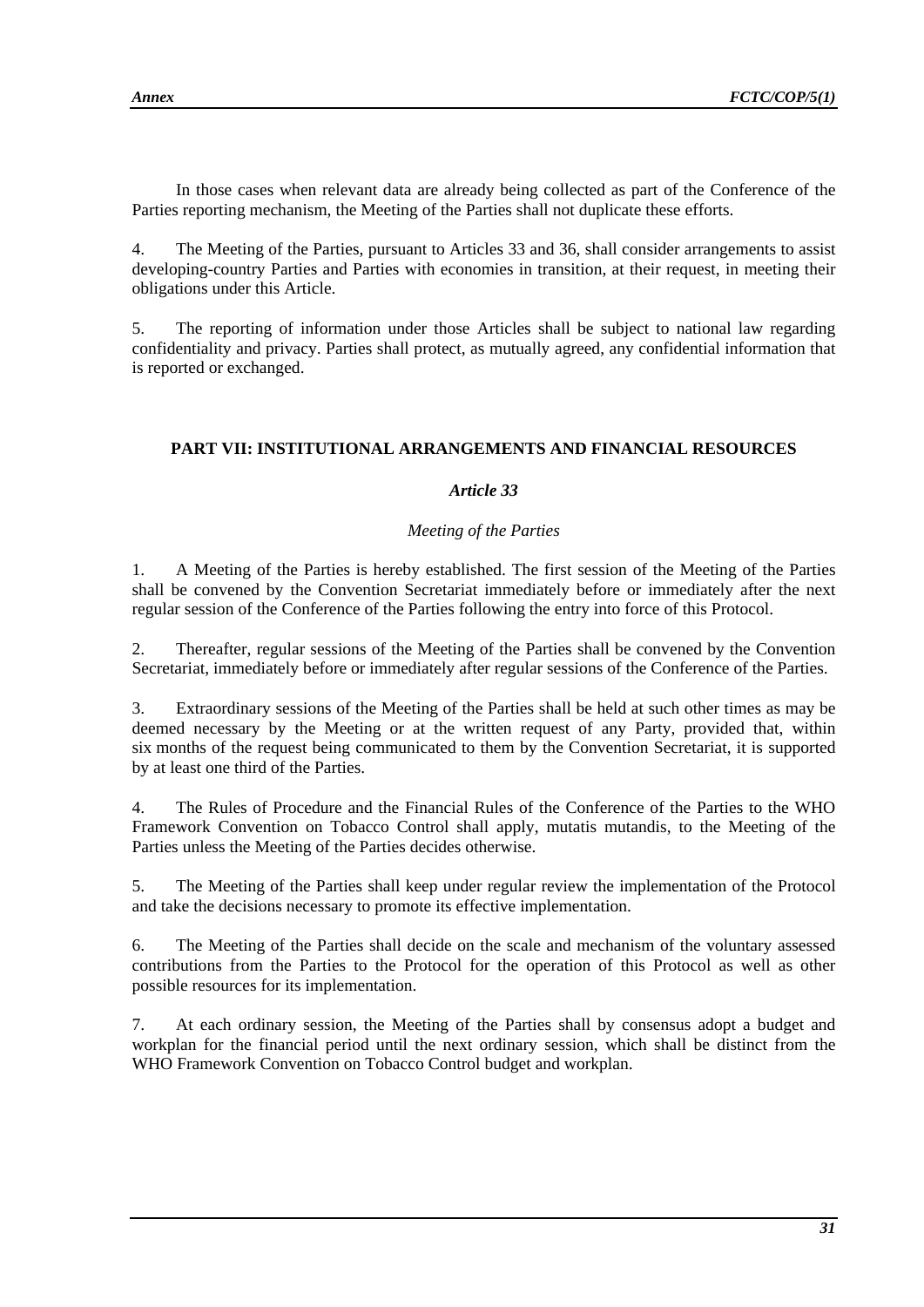#### *Secretariat*

1. The Convention Secretariat shall be the Secretariat of this Protocol.

2. The functions of the Convention Secretariat with regard to its role as the secretariat of this Protocol shall be to:

(a) make arrangements for sessions of the Meeting of the Parties and any subsidiary bodies as well as working groups and other bodies established by the Meeting of the Parties and provide them with services as required;

(b) receive, analyse, transmit and provide feedback to Parties concerned as needed and to the Meeting of the Parties on reports received by it pursuant to this Protocol and facilitate the exchange of information among Parties;

(c) provide support to the Parties, particularly developing country Parties and Parties with economies in transition, on request, in the compilation, communication, and exchange of information required in accordance with the provisions of this Protocol, and assistance in the identification of available resources to facilitate implementation of the obligations under this Protocol;

(d) prepare reports on its activities under this Protocol under the guidance of and for submission to the Meeting of the Parties;

(e) ensure, under the guidance of the Meeting of the Parties, the necessary coordination with the competent international and regional intergovernmental organizations and other bodies;

(f) enter, under the guidance of the Meeting of the Parties, into such administrative or contractual arrangements as may be required for the effective discharge of its functions as secretariat to this Protocol:

(g) receive and review applications by intergovernmental and nongovernmental organizations wishing to be accredited as observers to the Meeting of the Parties, while ensuring that they are not affiliated with the tobacco industry, and present the reviewed applications to the Meeting of the Parties for its consideration; and

(h) perform other secretariat functions specified by this Protocol and such other functions as may be determined by the Meeting of the Parties.

## *Article 35*

## *Relations between the Meeting of the Parties and intergovernmental organizations*

In order to provide technical and financial cooperation for achieving the objective of this Protocol, the Meetings of the Parties may request the cooperation of competent international and regional intergovernmental organizations, including financial and development institutions.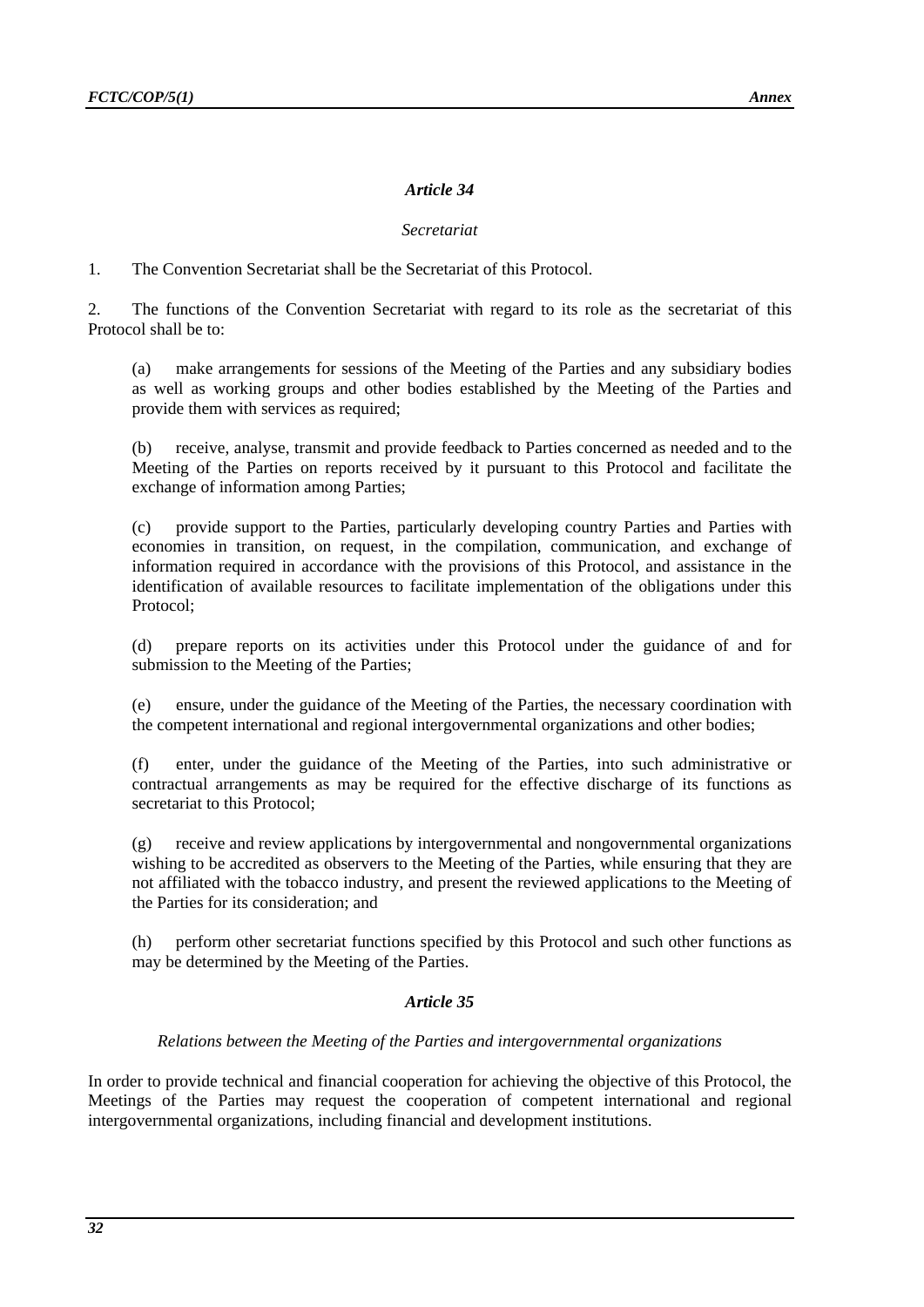## *Financial resources*

1. Parties recognize the important role that financial resources play in achieving the objective of this Protocol, and acknowledge the importance of Article 26 of the WHO Framework Convention on Tobacco Control in achieving the objectives of the Convention.

2. Each Party shall provide financial support in respect of its national activities intended to achieve the objective of this Protocol, in accordance with its national plans, priorities and programmes.

3. Parties shall promote, as appropriate, the utilization of bilateral, regional, subregional and other multilateral channels to provide funding for strengthening the capacity of developing-country Parties and Parties with economies in transition in order to meet the objectives of this Protocol.

4. Without prejudice to Article 18, Parties are encouraged, subject to national laws and policies and where appropriate, to use any confiscated proceeds of crime deriving from the illicit trade in tobacco, tobacco products and manufacturing equipment to achieve the objectives set out in this Protocol.

5. Parties represented in relevant regional and international intergovernmental organizations and financial and development institutions shall encourage these entities to provide financial assistance for developing-country Parties and for Parties with economies in transition to assist them in meeting their obligations under this Protocol, without limiting the rights of participation within these organizations.

6. Parties agree that:

(a) to assist Parties in meeting their obligations under this Protocol, all relevant potential and existing resources available for activities related to the objective of this Protocol should be mobilized and utilized for the benefit of all Parties, especially developing-country Parties and Parties with economies in transition; and

(b) the Convention Secretariat shall advise developing-country Parties and Parties with economies in transition, upon request, on available sources of funding to facilitate implementation of their obligations under this Protocol.

7. Parties may require the tobacco industry to bear any costs associated with a Party's obligations to achieve the objectives of this Protocol, in compliance with Article 5.3 of the WHO Framework Convention on Tobacco Control.

8. Parties shall endeavour, subject to their domestic law, to achieve self-financing of the implementation of the Protocol including through the levying of taxes and other forms of charges on tobacco products.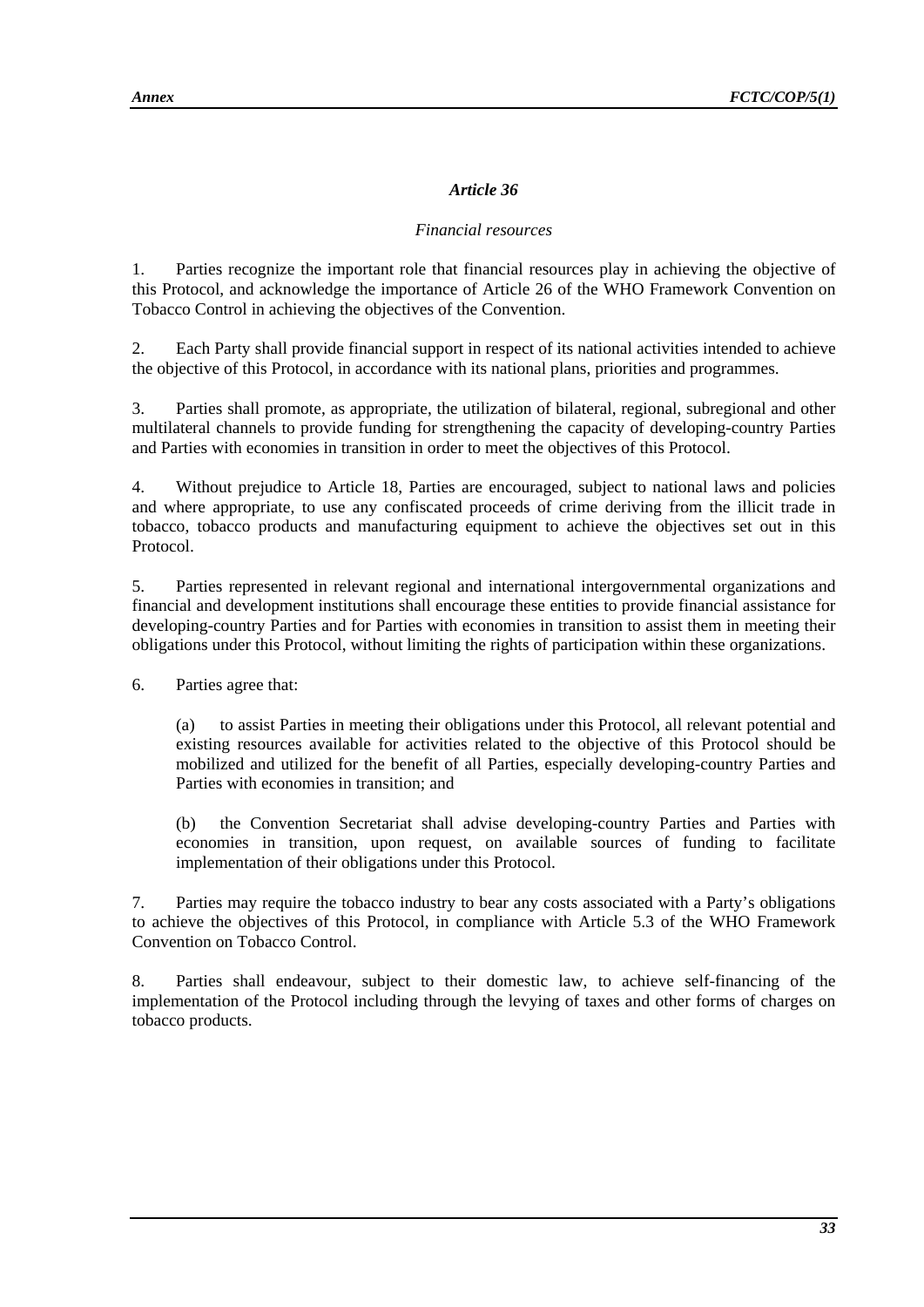# **PART VIII: SETTLEMENT OF DISPUTES**

## *Article 37*

#### *Settlement of disputes*

The settlement of disputes between Parties concerning the interpretation or application of this Protocol is governed by Article 27 of the WHO Framework Convention on Tobacco Control.

## **PART IX: DEVELOPMENT OF THE PROTOCOL**

#### *Article 38*

#### *Amendments to this Protocol*

1. Any Party may propose amendments to this Protocol.

2. Amendments to this Protocol shall be considered and adopted by the Meeting of the Parties. The text of any proposed amendment to this Protocol shall be communicated to the Parties by the Convention Secretariat at least six months before the session at which it is proposed for adoption. The Convention Secretariat shall also communicate proposed amendments to the signatories of this Protocol and, for information, to the Depositary.

3. The Parties shall make every effort to reach agreement by consensus on any proposed amendment to this Protocol. If all efforts at consensus have been exhausted and no agreement reached, the amendment shall as a last resort be adopted by a three-quarters majority vote of the Parties present and voting at the session. For purposes of this Article, "Parties present and voting" means Parties present and casting an affirmative or negative vote. Any adopted amendment shall be communicated by the Convention Secretariat to the Depositary, who shall circulate it to all Parties for acceptance.

4. Instruments of acceptance in respect of an amendment shall be deposited with the Depositary. An amendment adopted in accordance with paragraph 3 shall enter into force for those Parties having accepted it on the 90th day after the date of receipt by the Depositary of an instrument of acceptance by at least two thirds of the Parties.

5. The amendment shall enter into force for any other Party on the 90th day after the date on which that Party deposits with the Depositary its instrument of acceptance of the said amendment.

#### *Article 39*

#### *Adoption and amendment of annexes to this Protocol*

1. Any Party may make proposals for an annex to this Protocol and may propose amendments to annexes to this Protocol.

2. Annexes shall be restricted to lists, forms and any other descriptive material relating to procedural, scientific, technical or administrative matters.

3. Annexes to this Protocol and amendments thereto shall be proposed, adopted and enter into force in accordance with the procedure set forth in Article 38.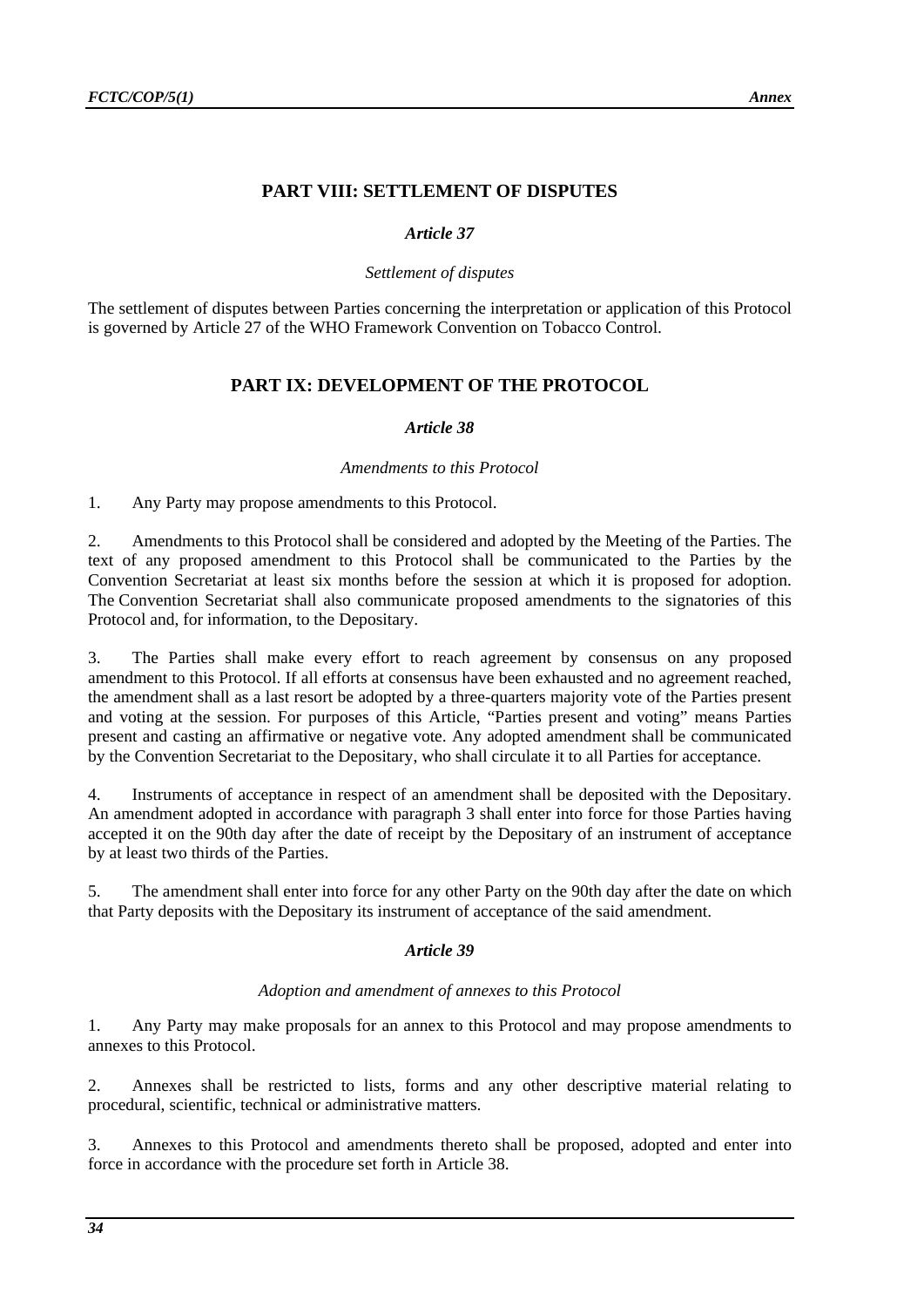# **PART X: FINAL PROVISIONS**

## *Article 40*

#### *Reservations*

No reservations may be made to this Protocol.

## *Article 41*

#### *Withdrawal*

1. At any time after two years from the date on which this Protocol has entered into force for a Party, that Party may withdraw from the Protocol by giving written notification to the Depositary.

2. Any such withdrawal shall take effect upon expiry of one year from the date of receipt by the Depositary of the notification of withdrawal or on such later date as may be specified in the notification of withdrawal.

3. Any Party that withdraws from the WHO Framework Convention on Tobacco Control shall also be considered as having withdrawn from this Protocol, with effect as of the date of its withdrawal from the WHO Framework Convention on Tobacco Control.

## *Article 42*

## *Right to vote*

1. Each Party to this Protocol shall have one vote, except as provided for in paragraph 2.

2. Regional economic integration organizations, in matters within their competence, shall exercise their right to vote with a number of votes equal to the number of their Member States that are Parties to the Protocol. Such an organization shall not exercise its right to vote if any of its Member States exercises its right, and vice versa.

## *Article 43*

#### *Signature*

The Protocol shall be open for signature by all Parties to the WHO Framework Convention on Tobacco Control at World Health Organization Headquarters in Geneva from 10 to 11 January 2013, and thereafter at United Nations Headquarters in New York until 9 January 2014.

## *Article 44*

## *Ratification, acceptance, approval, formal confirmation or accession*

1. This Protocol shall be subject to ratification, acceptance, approval or accession by States and to formal confirmation or accession by regional economic integration organizations that are Party to the WHO Framework Convention on Tobacco Control. It shall be open for accession from the day after the date on which the Protocol is closed for signature. Instruments of ratification, acceptance, approval, formal confirmation or accession shall be deposited with the Depositary.